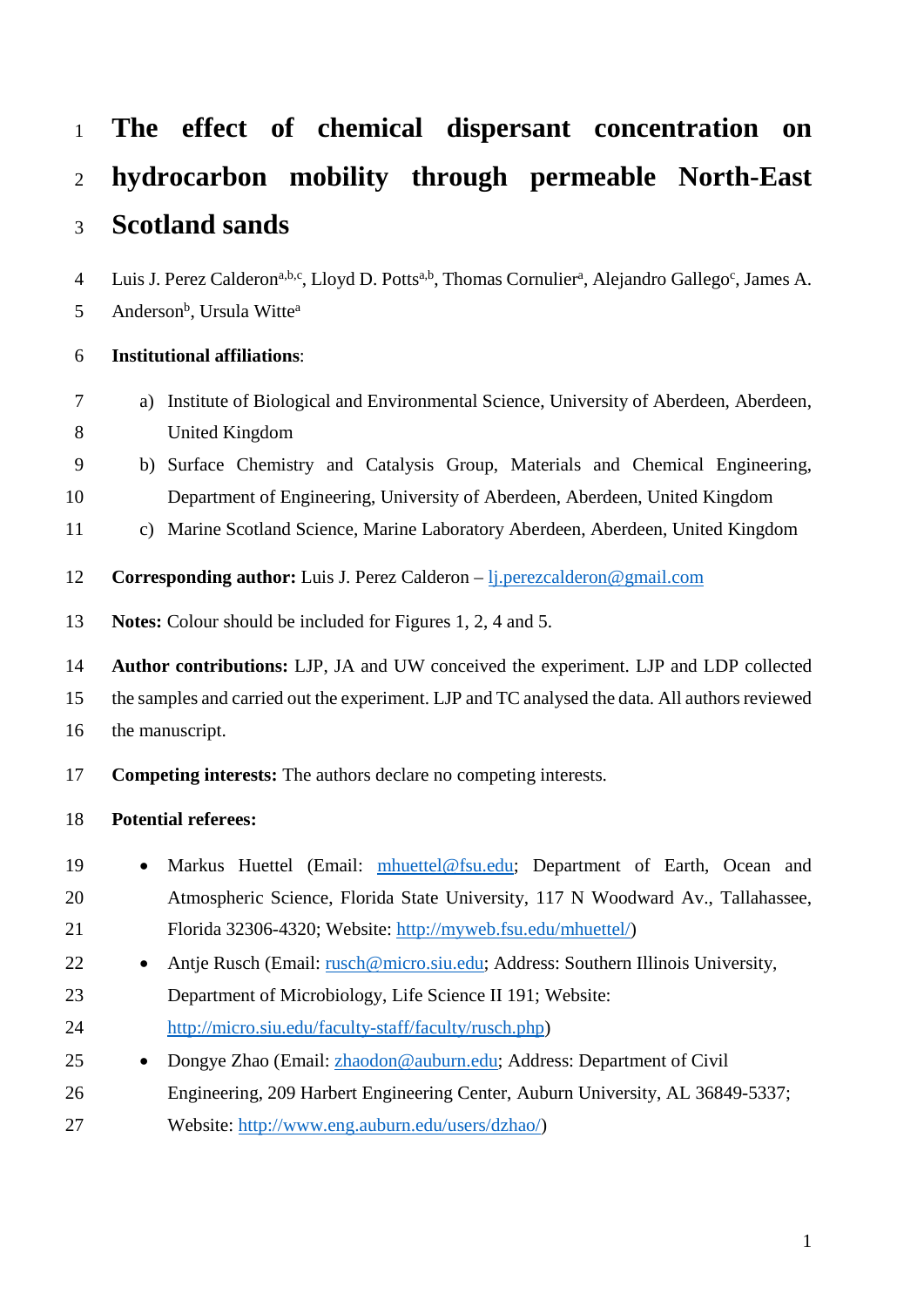- 
- 28 Helen K. White (Email: [hwhite@haverford.edu;](mailto:hwhite@haverford.edu) Address: 370 Lancaster Avenue,
- Haverford, PA 19041; Website: [https://www.haverford.edu/users/hwhite\)](https://www.haverford.edu/users/hwhite)

### **Highlights:**

- Chemical dispersant increased the mobility of hydrocarbons through permeable sands.
- Chemical dispersant enhanced entrainment of oil below manufacturer recommended dosing.
- Chemical dispersant selectively entrained hydrocarbons based on their solubility in water.

### **Abstract:**

 Accidental releases of oil to the marine environment can reach sensitive shorelines resulting in a wide range of environmental impacts. Chemical dispersant is a response tool employed to minimise damage to coastal ecosystems by facilitating dispersal of oil slicks before they reach shores. However, chemical dispersants may increase entrainment of hydrocarbons into coastal sediments following an oil spill, resulting in higher hydrocarbon residence times in sediments. Here, the effect of dispersant concentration on the entrainment capability of hydrocarbons in permeable coastal sands from North East Scotland (United Kingdom) was evaluated. Hydrocarbon entrainment into sands was facilitated by dispersant application at concentrations below manufacturer-recommended dosage. Percolation of water-soluble hydrocarbons beyond 10 cm deep was not affected by chemical dispersant application and water-insoluble component concentrationsincreased with dispersant concentration. Results highlighted that the application of dispersant readily mobilised less water-soluble hydrocarbons through coastal sands but did not affect pore-water transport of more water-soluble hydrocarbons.

**Keywords:** oil, transport, percolation, sediment, dispersant

## **1 Introduction**

 Accidental oil releases to the marine environment result in a wide variety of environmental impacts. These are partly determined by the extent to which the oil evaporates, disperses and biodegrades in the water column, settles on the seabed and reaches shores, among other fates (Bandara et al., 2011; Davies and Tibbetts, 1987; Ramseur, 2010). Documented accidents such as the *Deepwater Horizon* (*DwH*), *Prestige* and *Exxon Valdez* oil spills resulted in extensive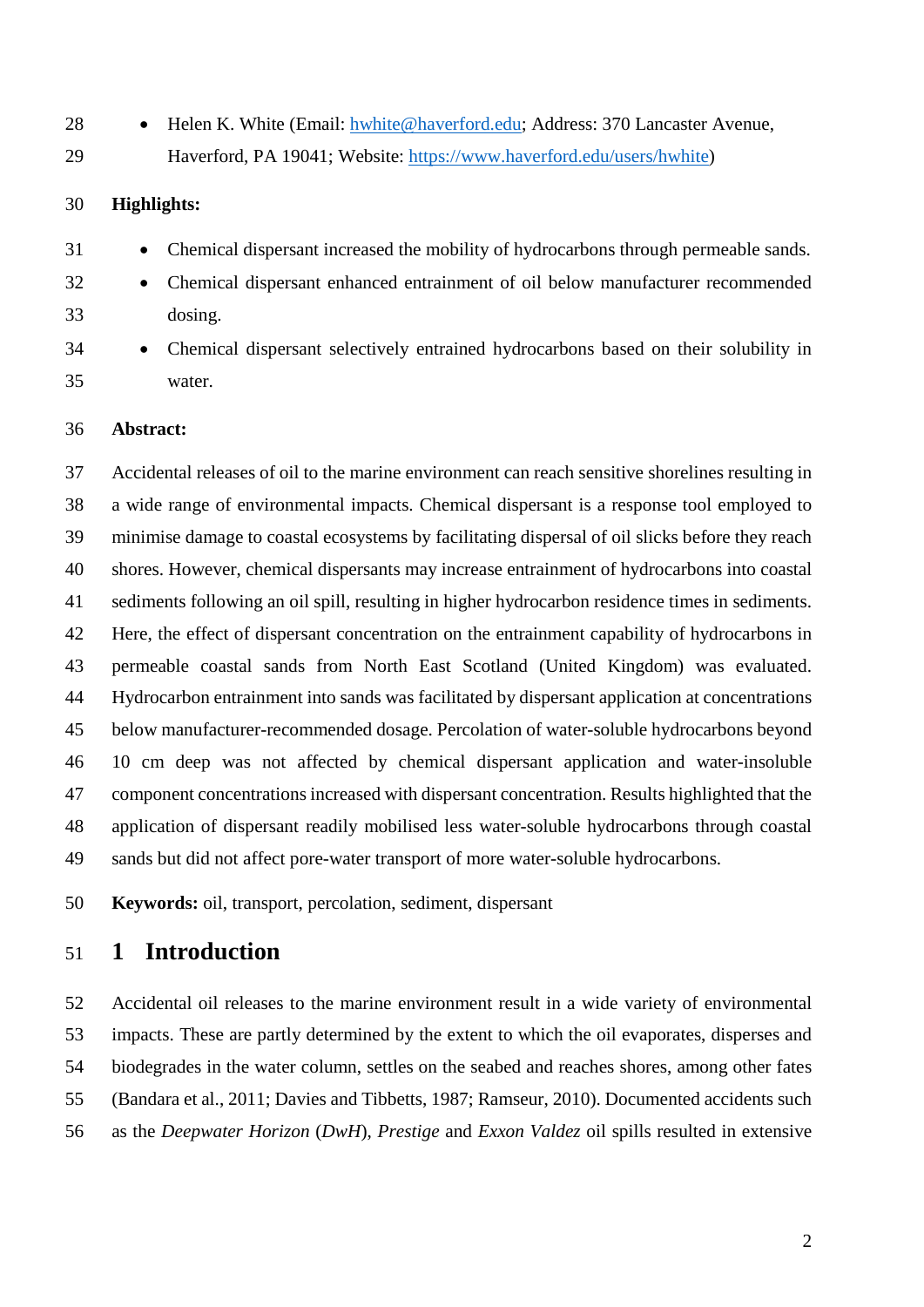coastal oiling and subsequent environmental impacts which are detectable to this day (Beyer et al., 2016; Levine et al., 2017; Payne et al., 2008).

 Chemical dispersants were widely used during *DwH* response operations in an attempt to mitigate its environmental impacts, with 5.3 million litres of dispersant applied at the sea surface and 2.9 million litres at the wellhead (~1500 m deep). Dispersant use remains controversial but has been shown to be beneficial under specific circumstances (Prince 2015). The aim of dispersant application is to disperse insoluble and persistent hydrocarbons by dispersing and dissolving oil as small droplets to increase their surface area with the end goal of accelerating physical, chemical and biological oil degradation (Fingas, 2002). Additionally, dispersant was applied at the wellhead during *DwH* to facilitate the removal of volatile hydrocarbons from surfacing oil and reduce the risks of uncontrolled ignition of volatile hydrocarbons on surface waters and inhalation by oil spill responders (International Association of Oil & Gas Producers, 2015). Dispersant increases oil bioavailability by increasing its accessible surface area and enabling microbes to access and utilise oil faster (Hazen et al., 2010). However, by increasing oil bioavailability, dispersant also facilitates the uptake of hydrocarbons by fauna such as filter feeders, marine mammals, seabirds and commercially harvested fish, and can thus result in negative effects for both the marine environment and reach humans through accumulation in the food chain (Beyer et al., 2016). Moreover, dispersants have been found to be toxic to marine organisms and be more persistent than previously thought (White et al., 2012).

 Dispersed oil, whether mechanically or chemically dispersed, that reaches shorelines can be entrained into sediments where it can persist for decades and act as a reservoir from which contaminants can enter the food chain (Payne et al., 2008). If polyaromatic hydrocarbons (PAHs, hereafter) reach anoxic sediments biodegradation may be limited and consequently higher PAH half-life in sediments could be expected (Widdel et al., 2010). Whilst the mobility of PAHs is especially relevant due to their carcinogenicity and persistence, entrainment of hydrocarbons from other fractions (such as aliphatics and Benzene, Toluene, Ethyl benzene and Xylene, BTEX hereafter) is relevant as these have been shown to induce an environmental response, particularly in microbial communities (Phelps and Young, 1999). BTEX components are far more water-soluble than PAHs, potentially being carried into permeable sediments more readily.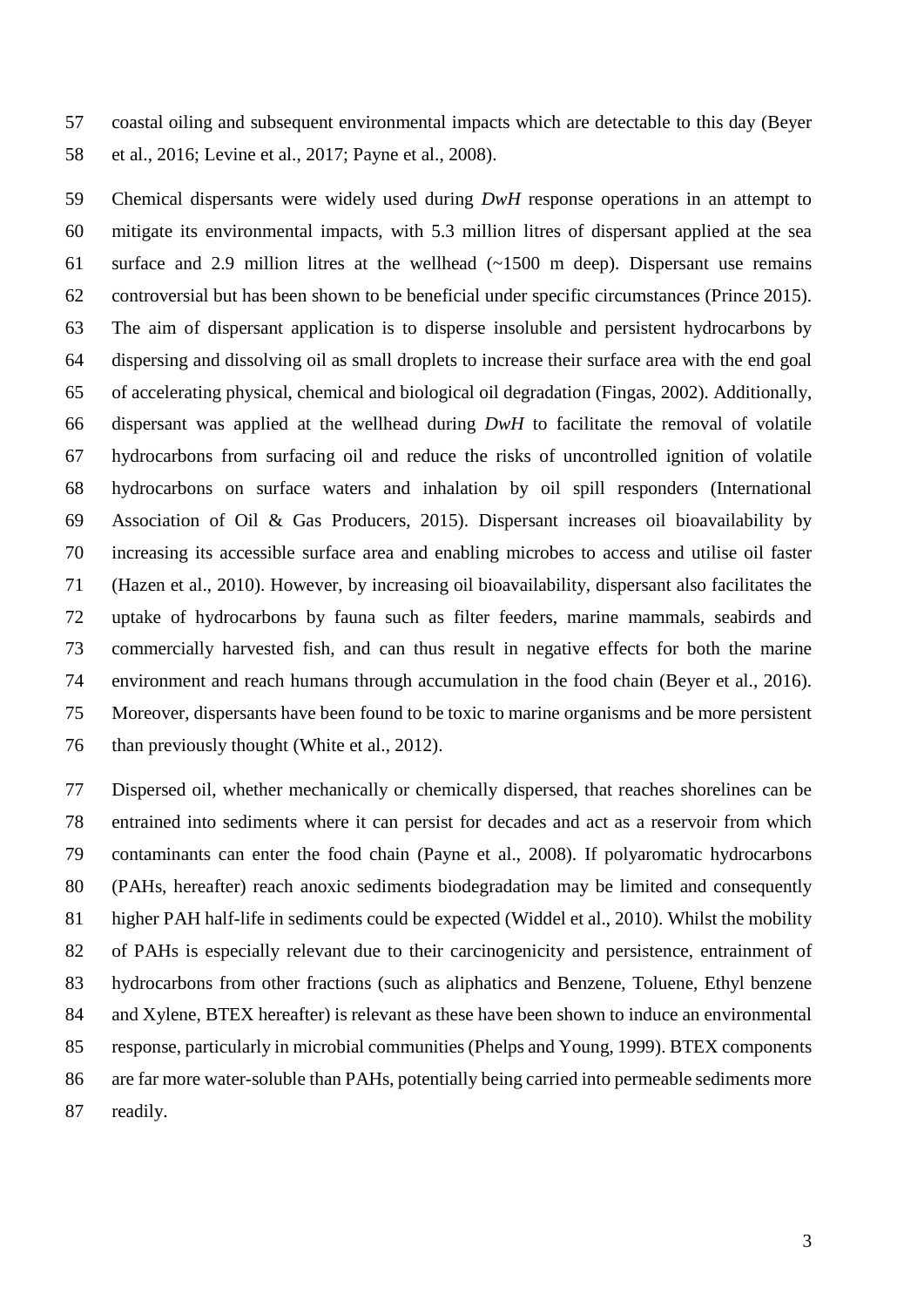Oil contact with sediments is particularly undesirable because of the well-known environmental impacts it causes, the difficulty involved in restoring habitats and the damage to the reputation of the responsible party (Beyer et al., 2016; Zuijdgeest and Huettel, 2012). Consequently, understanding the potential entrainment of spilled oil into sediments in coastal environments is relevant. During *DwH*, the shorelines of Louisiana and other southern states of the United States were severely affected by beached oil (Nixon et al., 2016). Zuijdgeest and Huettel (2012) assessed the entrainment potential of mechanically and chemically dispersed MC525 oil (using Corexit 9500A) and found that mobility of Total Petroleum Hydrocarbons (TPH, hereafter) and PAHs was increased when a 1:100 Corexit 9500A to oil ratio was applied due to Corexit increasing the solubility of hydrocarbons.

 Over 70% of the seabed of the North Sea is characterised as fine sand (Paramor et al., 2009). Sandy seabeds are highly permeable and therefore facilitate pore-water flushing. Permeable continental shelf sediments contribute significantly to benthic biogeochemical cycling and primary production (Huettel et al., 2014). This highlights the importance of understanding the capability of hydrocarbons to entrain permeable sediments, which may affect upstream ecological processes should a large-scale oil spill take place.

 The aims of this work were to evaluate the potential of spilled hydrocarbons to be entrained into permeable sands and the effect of concentration of a commercially available dispersant stockpiled in the United Kingdom (Superdispersant-25, SD25 hereafter) on this process using Schiehallion crude oil and a synthetic oil (model oil, hereafter). A synthetic oil was used as it gives a good intermediate between a single hydrocarbon and a crude oil. Additionally, the use of a synthetic oil enabled a constant mixture that could be replicated and compared between experiments. A further objective was to elucidate if SD25 selectively mobilised components of different fractions of hydrocarbons at increasing SD25 concentration. The hypotheses of this study were: (1) The effects of SD25 on hydrocarbon entrainment into sediments would be observable from below manufacturer recommended application doses, (2) increasing SD25 concentration would increase the entrainment of hydrocarbons and would be less effective in facilitating entrainment of the more soluble components of the model oil (such as BTEX and naphthalene) and (3) Oils would readily entrain permeable sands and may do so to different extents due to the difference in composition of the Schiehallion crude and model oils.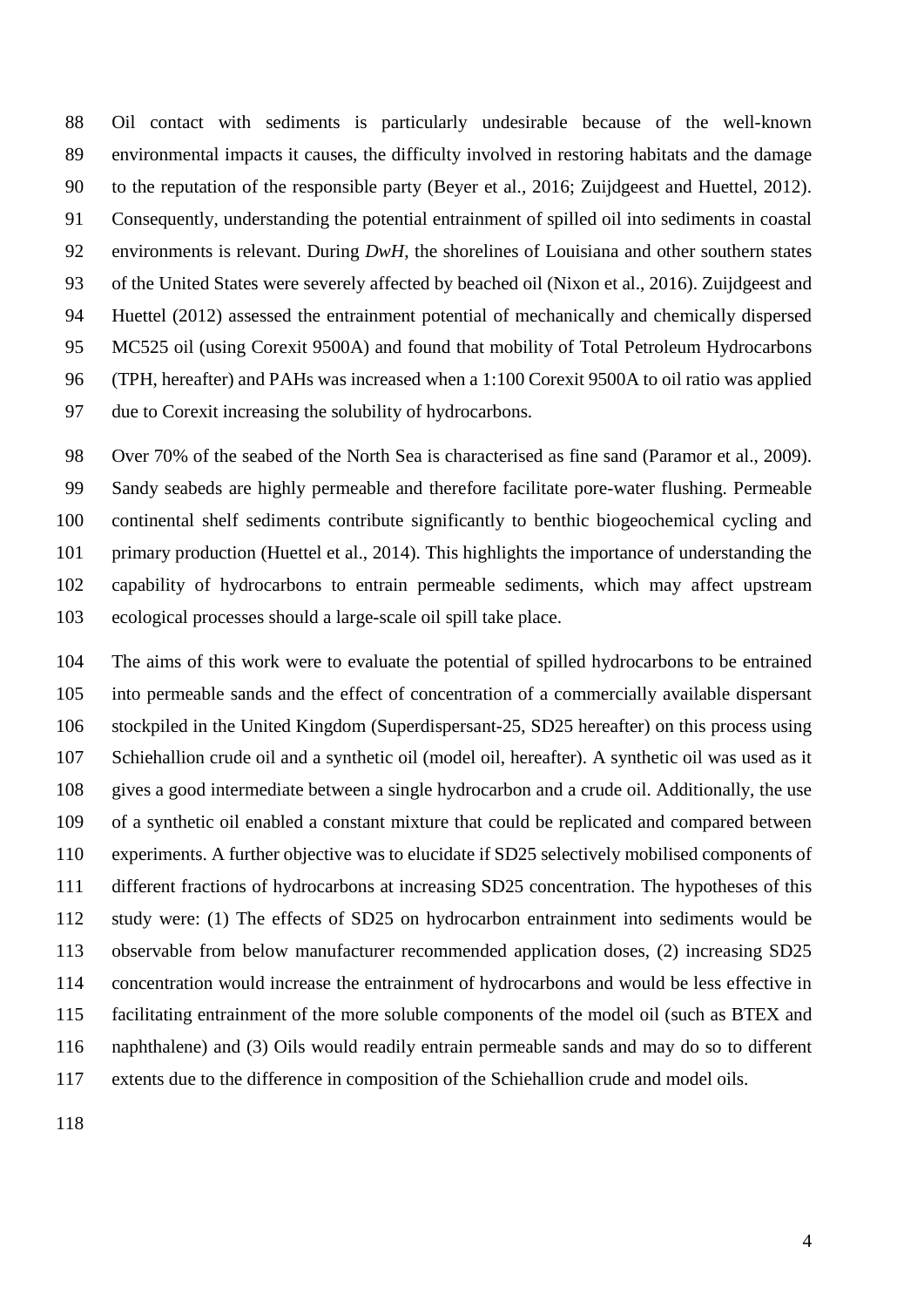# **2 Materials and methods**

### *2.1 Study site*

- The present study was conducted using intertidal sandy sediment collected at the mouth of the
- 122 Ythan estuary (57°18'25.2"N 1°59'13.2"W), which is located 10 km to the north of Aberdeen,
- North East Scotland (United Kingdom, [Figure 1\)](#page-4-0).



<span id="page-4-0"></span> Figure 1. Location of sampling station (purple pin), Ythan estuary, North East Scotland, United Kingdom.

127 The estuary's intertidal area has been estimated at  $1.85 \text{ km}^2$ , with a tidal flushing time between <14 hours (Balls, 1994) and 5–12 days (Leach, 1971). The sampling location chosen for this study was at the front-face of the beach. Samples were collected on December 2015 using acrylic cores (internal diameter = 3.6 cm, length = 30 cm) (small cores, hereafter) for sediment analysis and percolation experiments. Further samples were collected using larger cores (internal diameter = 10 cm, length = 30 cm) (large cores, hereafter) to measure permeability.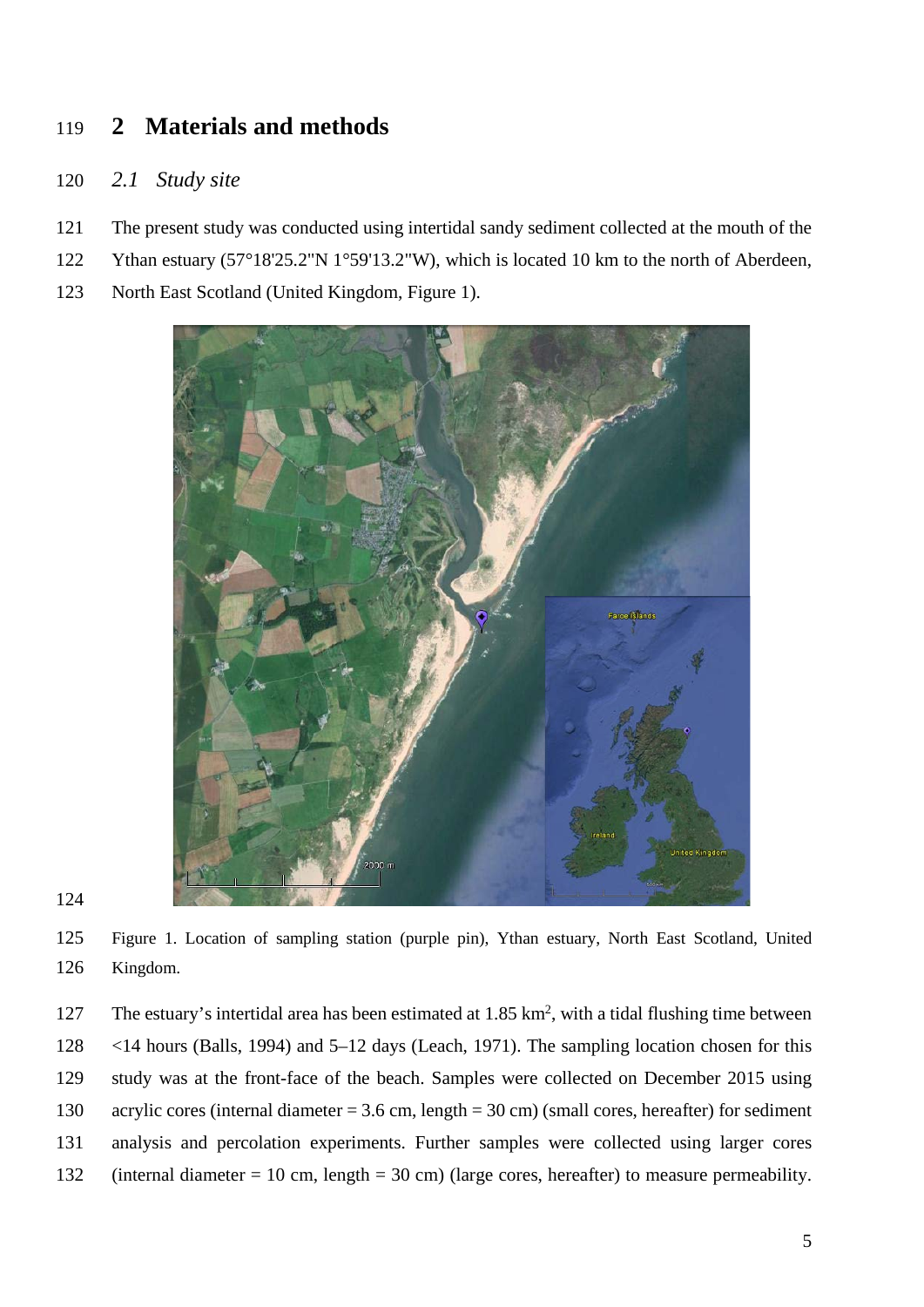Seawater was collected from the site and UV-filtered (0.5 µm filter). Salient salinity and *p*H of water used were 35 and 7.5, respectively. The Ythan estuary has been chosen as the study site for this work due to its proximity to oil and gas offshore installations in the North Sea. These sands are representative of Scottish intertidal sands. Moreover, the Ythan Estuary is classified as a Special Protection Area under Article 4.1 of the Birds Directive (79/409/EEC, code: UK9002221, Natura 2000 network), highlighting the importance of understanding the implications of oil beaching in this region.

### *2.2 Sediment characterisation*

 All analyses detailed below were conducted on three replicate cores each, which were sectioned into four 2.5 cm sections (i.e. 0–2.5, 2.5–5, 5–7.5 and 7.5–10 cm). Each section was 143 homogenised and subsamples subsequently oven dried at 60°C for three days and mechanically milled to ensure uniform grain size. Total carbon content (TC) was determined using an NA2500 elemental analyser (Carlo Erba Instruments). Total organic carbon content (TOC) was 146 determined by acidification of sediment samples with 10% HCl acid, overnight drying at  $60^{\circ}$ C and subsequent carbon content quantification. Total inorganic carbon (TIC) content was determined as the difference between TC and TOC.

 For analysis of grain size distribution, a separate set of subsamples was dried overnight at 105°C and subsequently sieved through decreasing mesh sizes (diameter = 2000, 1000, 500, 250, 125 and 63 µm). Statistical analyses for the particle size distribution were performed using Gradistat v.8 (Blott and Pye, 2001).

 Saturated hydraulic conductivity (*K*s) was measured using a UMS KSat benchtop saturated hydraulic conductivity instrument using the falling head method (Head, 1982). Three large cores were divided into two sections of depth ranges 0–5 cm, and 5–10 cm. Sectioned sediment samples were saturated with degassed, deionised water prior to recording of the *K*<sup>s</sup> value to ensure no air bubbles were retained within the sediment, which might otherwise distort the measurement. Triplicate measurements were taken for each sample to ensure representative *K*<sup>s</sup> values. Permeability (*k*) was derived from *K*<sup>s</sup> by the equation:

$$
k = \frac{K_s}{\rho} \frac{m}{g}
$$

161 Where *ρ* and *m* are the water density (g cm<sup>-3</sup>) and viscosity (g cm<sup>-1</sup> s<sup>-1</sup>), respectively, and *g* is 162 gravity  $(9.81 \text{ m s}^2)$ .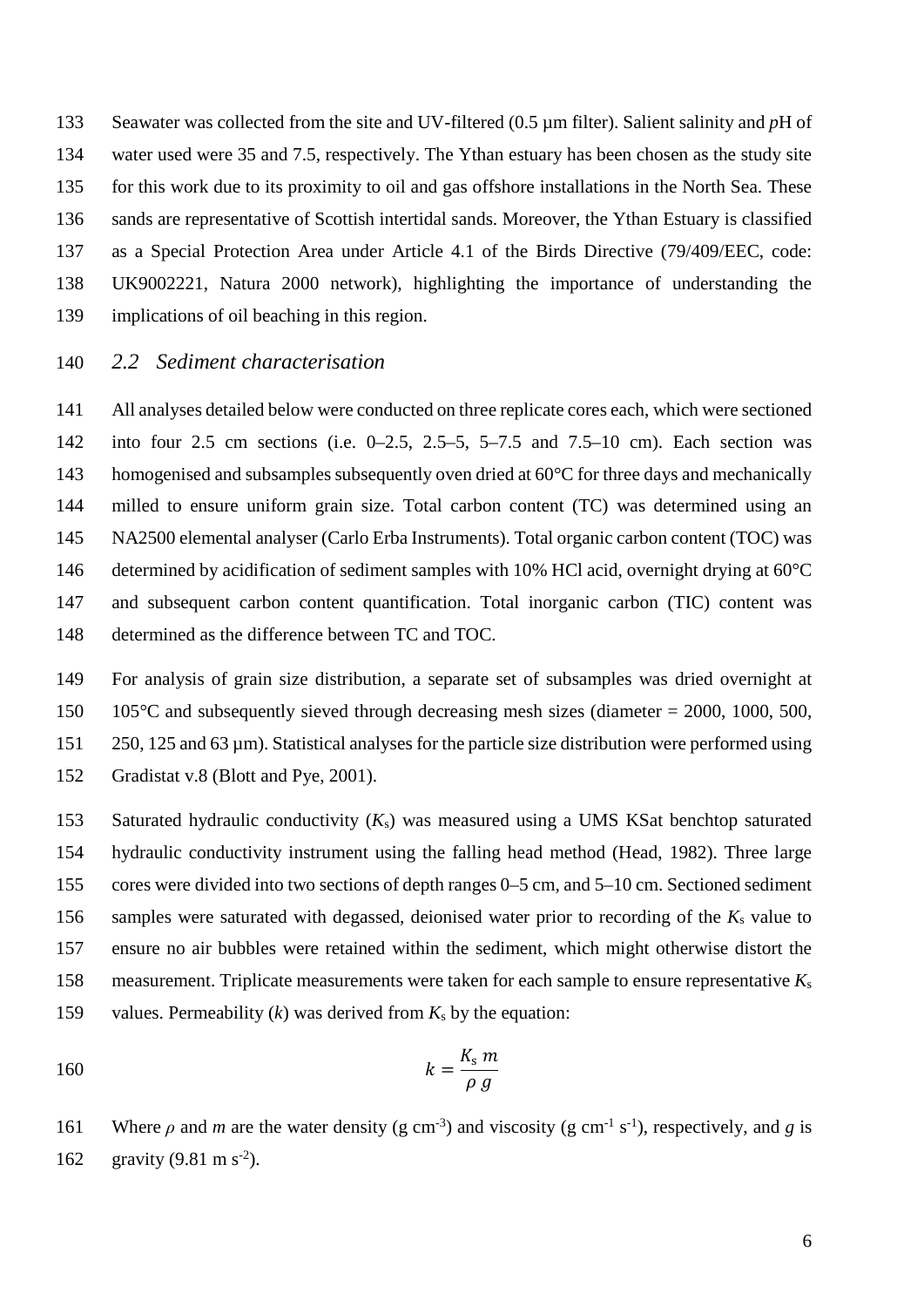### *2.3 Critical Micelle Concentration of Superdispersant-25*

 The apparent critical micelle concentration (CMC) of SD25 was measured following a similar approach to that used by Gong et al. (2014). Briefly, three stock solutions of SD25 in seawater 166 were prepared (327  $\pm$  1 mg l<sup>-1</sup>) and these were diluted with several volumes of seawater and were measured for surface tension using a tensiometer (Attension, Sigma 700) fitted with a Du Noüy ring (triplicate measurements for each sample). Surface tension was then plotted against  $\log$ SD25 concentration (mg l<sup>-1</sup>). A value of zero was allocated to  $\log(SD25$  concentration=0)  $(170 \text{ (mg l}^{-1}))$  for the purposes of establishing the apparent CMC. Thereafter, the change in gradient was used as a boundary to calculate two linear regressions and establish their intersection point which was inferred to be the CMC (Gong et al., 2014).

### *2.4 Oils used in percolation experiments*

 A North Sea crude oil (Schiehallion) and a model oil were used in this investigation. The SARA analysis of the Schiehallion crude oil was undertaken externally (Intertek, ITS Testing Services, United Kingdom) and the mass percentage of the four fractions was found to be: 177 saturates 51.33%, aromatics 32.20%, resins  $14.87\%$  and asphaltenes 1.5%.  $C_{10-30}$  were the most abundant hydrocarbon chain-lengths in the Schiehallion crude oil (Supplementary Figure 1). The model oil was composed of 21 hydrocarbons including BTEX, aliphatic, PAH and resin fractions (Ferguson et al., 2017). The model oil was based on the Schiehallion crude oil to enable a comparison to the crude and analyse the fate of all its components individually. The model oil contained hydrocarbons larger than C8 because these are more readily deposited on the seabed. Details of the percentage composition by component and fraction can be found in [Table 1.](#page-7-0)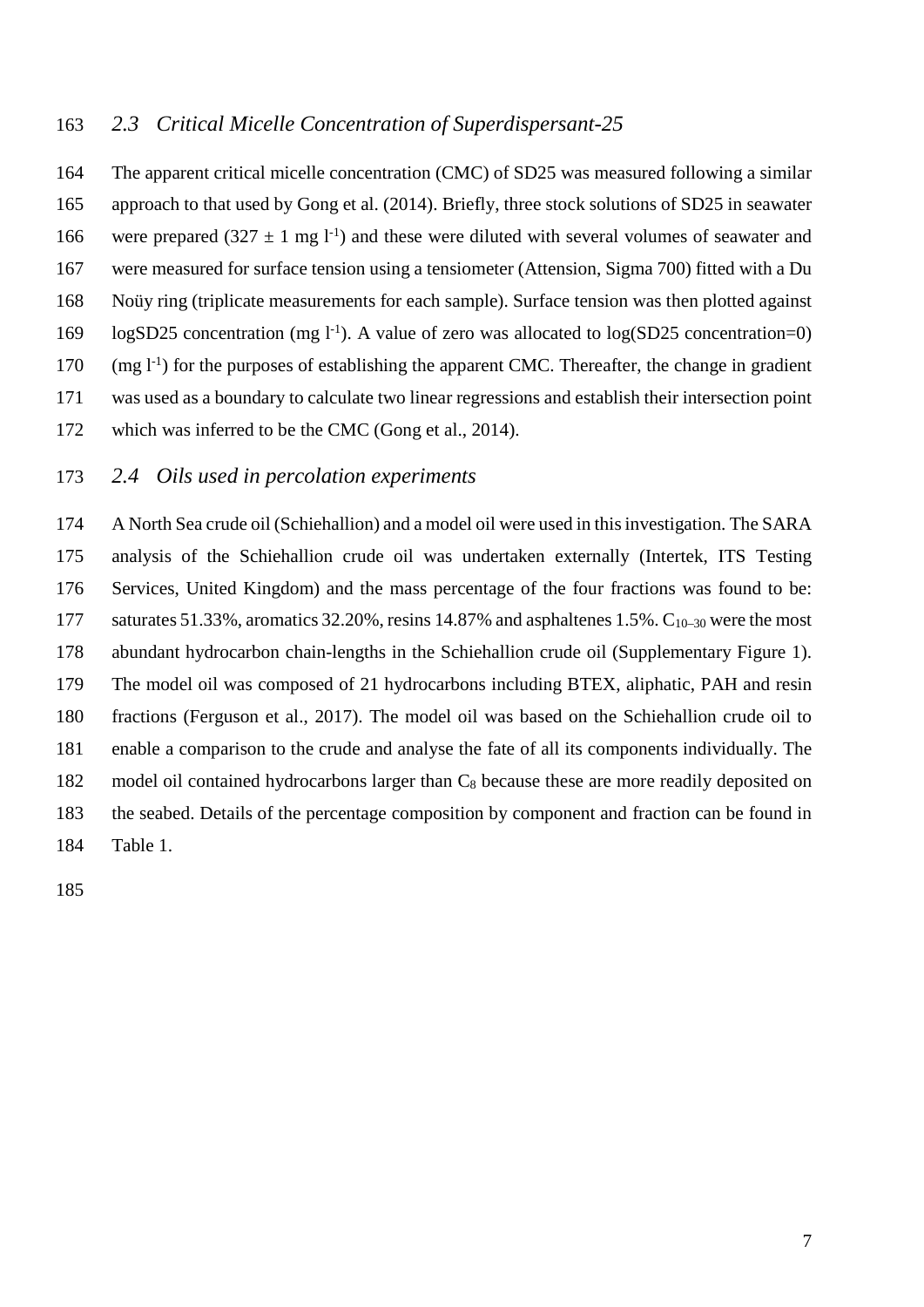- <span id="page-7-0"></span>186 Table 1. Synthetic oil composition and selected properties of its components. Octanol-water coefficients
- 187 were obtained from literature: (a) Sangster et al. (1989), (b) Mackay et al. (2006), (c) ChemSpider
- 188 website, (d) Sigma Aldrich website.

| Hydrocarbon      | Hydrocarbon<br>class | Molecular<br>weight<br>$(g \text{ mol}^{-1})$ | Octanol-<br>water<br>coefficient<br>$(\log Kow)$ | Percentage<br>composition | Sonication<br>extraction<br>efficiency $(\% )$ | Liquid-liquid<br>extraction<br>efficiency $(\% )$ |
|------------------|----------------------|-----------------------------------------------|--------------------------------------------------|---------------------------|------------------------------------------------|---------------------------------------------------|
| Ethyl-Benzene    | <b>BTEX</b>          | 106.165                                       | $3.15^{b}$                                       | 6.1                       | $97.4 \pm 0.1$                                 | $88.5 \pm 7.3$                                    |
| m-Xylene         | $(18.0\%)$           | 106.165                                       | 3.20 <sup>b</sup>                                | 6.0                       | $97.9 \pm 0.1$                                 | $88.7 \pm 7.2$                                    |
| o-Xylene         |                      | 106.165                                       | $3.12^{b}$                                       | 5.9                       | $99.3 \pm 0.7$                                 | $89.5 \pm 7.0$                                    |
| Decane           |                      | 142.282                                       | $6.25^{\rm a}$                                   | 9.0                       | $99.1 \pm 0.0$                                 | $89.2 \pm 7.0$                                    |
| 1-Decene         |                      | 140.266                                       | 4.70 <sup>b</sup>                                | 9.1                       | $98.2 \pm 0.6$                                 | $88.7 \pm 7.2$                                    |
| Dodecane         |                      | 170.334                                       | $6.80 \pm 1.00^{\text{a}}$                       | 9.0                       | $99.9 \pm 0.0$                                 | $89.4 \pm 7.1$                                    |
| Tetradecane      | Aliphatics<br>(58%)  | 198.388                                       | 8.00 <sup>a</sup>                                | 9.2                       | $100.3 \pm 0.1$                                | $88.7 \pm 6.9$                                    |
| Pentadecane      |                      | 212.415                                       | 7.50 <sup>b</sup>                                | 6.2                       | $101.0 \pm 0.2$                                | $89.0 \pm 7.0$                                    |
| Hexadecane       |                      | 226.441                                       | 8.00 <sup>b</sup>                                | 8.8                       | $101.2 \pm 0.2$                                | $88.3 \pm 6.8$                                    |
| Heptadecane      |                      | 240.468                                       | 8.50 <sup>b</sup>                                | 1.5                       | $101.1 \pm 0.0$                                | $88.7 \pm 7.1$                                    |
| 1-Octadecene     |                      | 252.478                                       | 9.81 <sup>c</sup>                                | 1.4                       | $101.2 \pm 0.7$                                | $88.0 \pm 6.9$                                    |
| Eicosane         |                      | 282.547                                       | 10.0 <sup>b</sup>                                | 1.6                       | $101.6 \pm 0.5$                                | $87.5 \pm 7.2$                                    |
| Docosane         |                      | 310.601                                       | 12.44c                                           | 1.4                       | $101.8 \pm 0.4$                                | $88.1 \pm 7.0$                                    |
| Tetracosane      |                      | 338.654                                       | 12.0 <sup>b</sup>                                | 1.5                       | $102.4 \pm 0.2$                                | $87.8 \pm 7.8$                                    |
| Naphthalene      |                      | 128.171                                       | $3.43^{b}$                                       | 5.4                       | $99.9 \pm 0.7$                                 | $89.3 \pm 6.9$                                    |
| Fluorene         |                      | 166.219                                       | 4.18 <sup>a</sup>                                | 3.1                       | $101.1 \pm 0.4$                                | $89.3 \pm 6.2$                                    |
| Phenanthrene     | <b>PAHs</b>          | 178.229                                       | 4.52 <sup>a</sup>                                | 3.0                       | $100.4 \pm 1.3$                                | $89.2 \pm 6.0$                                    |
| Anthracene       | $(18.2\%)$           | 178.229                                       | 4.50 <sup>a</sup>                                | 0.7                       | $84.9 \pm 4.0$                                 | $86.9 \pm 6.4$                                    |
| Fluoranthene     |                      | 202.251                                       | 5.20 <sup>a</sup>                                | 3.1                       | $101.7 \pm 1.0$                                | $89.7 \pm 6.4$                                    |
| Pyrene           |                      | 202.201                                       | 5.17 <sup>c</sup>                                | 3.0                       | $101.8 \pm 1.1$                                | $89.6 \pm 6.5$                                    |
| Dibenzothiophene | Resin<br>$(4.9\%)$   | 184.257                                       | 4.38 <sup>a</sup>                                | 4.9                       | $101.0 \pm 1.7$                                | $89.2 \pm 6.4$                                    |

189

### 190 *2.5 Percolation experimental set-up*

 Solutions of SD25 in seawater were prepared by adding SD25 to seawater in one-litre volumetric flasks. Thereafter, SD25-seawater solutions were magnetically stirred at room temperature for 24 h to allow equilibration of SD25 in seawater. Immediately before percolations were performed, 100 ml of each solution was spiked with 1 g of oil and sonicated (45 kHz) in a USC-TH Ultrasonic bath (VWR) for 3 min to produce a proxy oil in water mixture to emulate the consequences of mechanical mixing of oil and water by waves and tides. The percolation experiment was based on a short column experiment by Zuijdgeest & Huettel (2012) with some modifications [\(Figure 2\)](#page-8-0).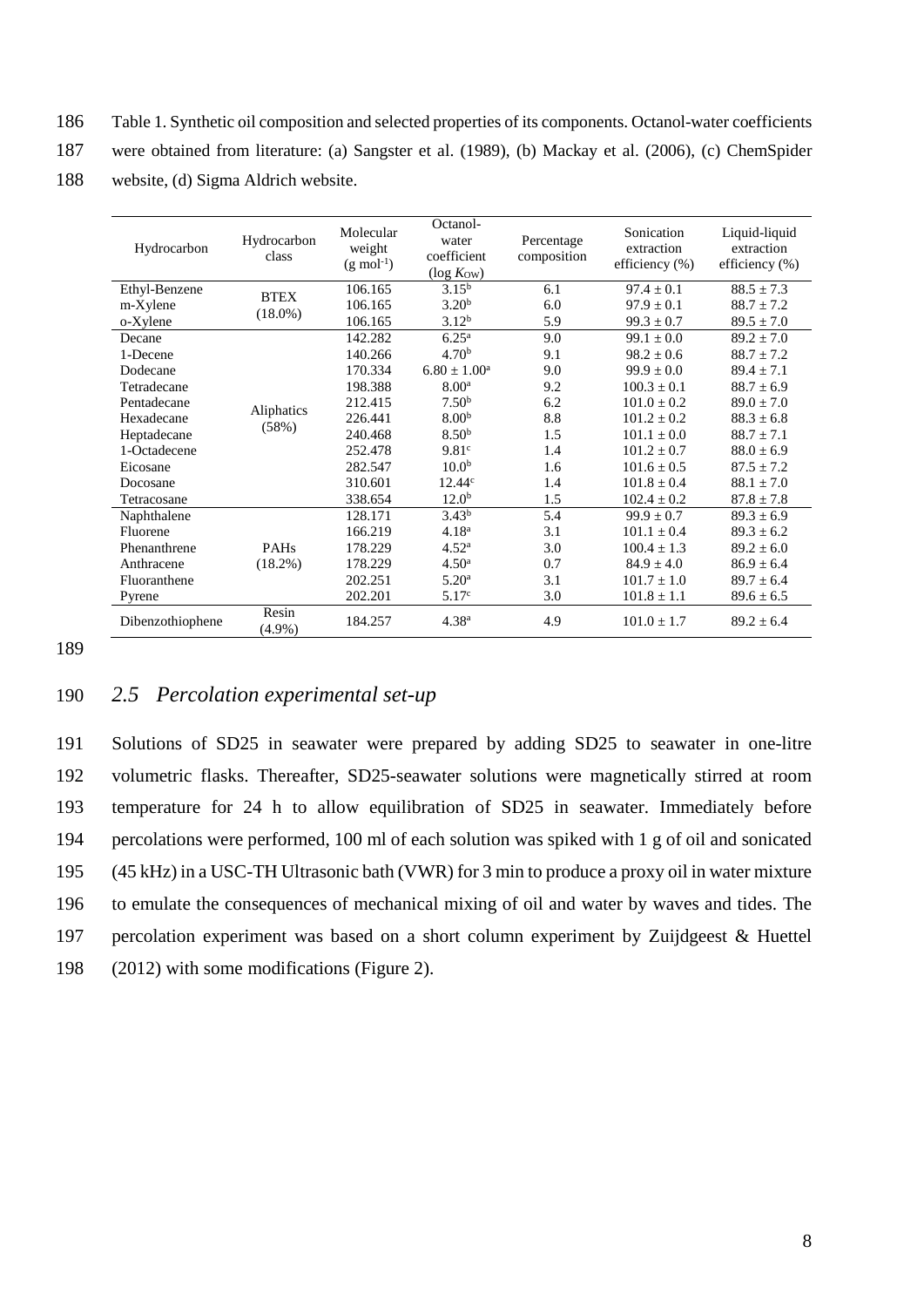



#### <span id="page-8-0"></span>Figure 2. Percolation experiment setup.

 Samples were extruded from the small cores used for collection and transferred to Pyrex cores of the same dimensions. Care was taken to avoid alteration to the sedimentary structure. The cores were then fitted with a gauze-lined stopcock to prevent blockage by sand. Sediment in cores was then saturated with uncontaminated seawater, after which mixtures of oil and SD25 at various concentrations (Table 2) were added to the cores avoiding sediment resuspension. 206 The highest concentration  $(333.3 \text{ mg } l^{-1})$  corresponds to the lower boundary of the manufacturer's recommendations (1:30 dispersant to oil ratio). Immediately after the addition of the mixtures, the stopcock was opened to allow percolation of the mixtures through the sand until the water level reached the sediment surface. Washout water was collected and a further 210 100 ml of non-contaminated water were percolated through the cores using the same method. The combined washout oil-dispersant-seawater solution was collected in separating funnels and hydrocarbons were extracted within minutes. Sediment was then extruded and sectioned by depths (0.0–1.0, 1.0–3.0, 3.0–5.0, 5.0–7.5, 7.5–10.0 cm) for hydrocarbon extraction and analysis. The use of natural, undisturbed sediments was decided following preliminary experiments where mixed sand from the upper 10 cm were carried out and showed that mixing (homogenising) sand resulted in enhanced entrainment and therefore overestimated entrainment in Ythan estuary sands (Supplementary Figure 2).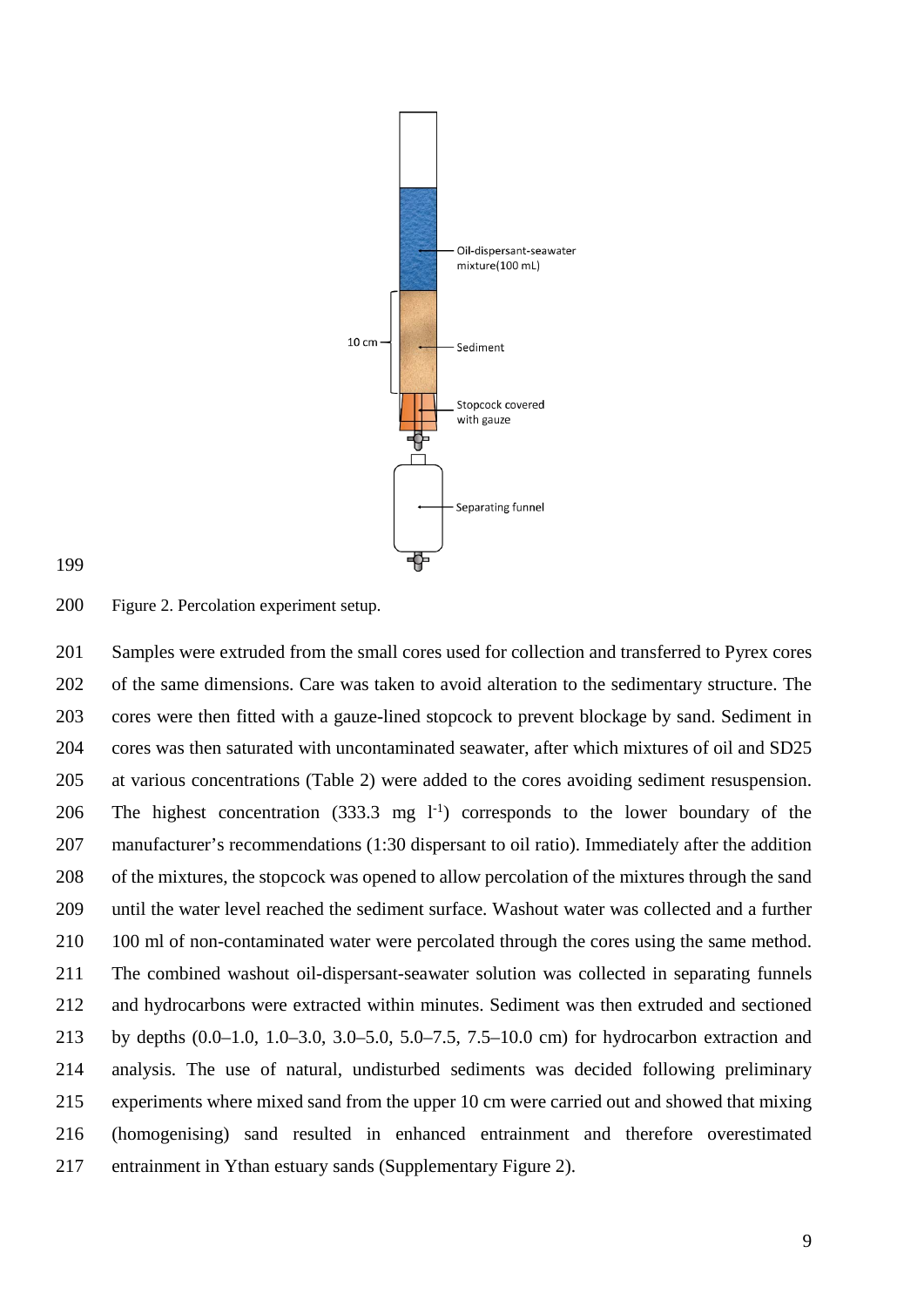| 218 | Table 2. Superdispersant-25 (SD25) concentrations applied to the oils used. |  |  |
|-----|-----------------------------------------------------------------------------|--|--|
|     |                                                                             |  |  |

| Oil type                 | SD25 concentration $(mg l-1)$ |  |  |  |                         |  |
|--------------------------|-------------------------------|--|--|--|-------------------------|--|
| Control                  |                               |  |  |  |                         |  |
| Schiehallion crude oil 0 |                               |  |  |  | 333.3                   |  |
| Synthetic oil            |                               |  |  |  | 9.8 21.1 42.0 150 333.3 |  |

### 

### *2.6 Hydrocarbon extraction and analysis*

 Hydrocarbon extractions from sediment were performed by sonicating each sediment section in 50 ml of dichloromethane for 10 min for model oil-contaminated samples. The procedure was performed in triplicate for the Schiehallion crude oil-contaminated sediment extractions. 224 Extractions from washout water were performed by liquid-liquid extraction with  $3 \times 25$  ml dichloromethane for both oil type-contaminated sediments. Hydrocarbons were quantified against external standards containing known concentrations of the model oil components. Hydrocarbon recovery efficiencies for each component can be found in [Table 1.](#page-7-0) Schiehallion crude oil extractions were subsequently rotary-evaporated at 40°C until all dichloromethane had evaporated. Model oil extracts were analysed by gas chromatography (GC, hereafter) with flame ionizing detection using a previously described system (Ferguson et al., 2017). When no hydrocarbons were detected by GC, extracts were further concentrated by rotary evaporating to 10 ml and reinjected into the GC. Schiehallion crude oil was analysed gravimetrically as TPH.

 Calibration curves (6-point) were determined for each compound of the model oil. Laboratory control samples were analysed to establish the effect of the sediment matrix and extraction 236 procedure on the recovery of model oil compounds. Toluene was added  $(1 \mu I \text{ ml}^{-1})$  as an internal standard to correct for injection error in the GC analysis. The limits of detection (LOD) and quantification (LOQ) were defined as chromatographic signal to noise ratios (S:N) of 3 and 10, respectively. When chromatographic peaks had a S:N between the LOD and LOQ were assigned a value of LOQ/2.

### *2.7 Chemicals*

 All model oil components [\(Table 1\)](#page-7-0), toluene (99.8%), dichloromethane (99.8%) and hydrogen peroxide (30%) were purchased from Sigma Aldrich. SD25 was purchased from Oil Technics (Aberdeenshire). Sodium hexametaphosphate (technical grade) was purchased from Alfa Aesar.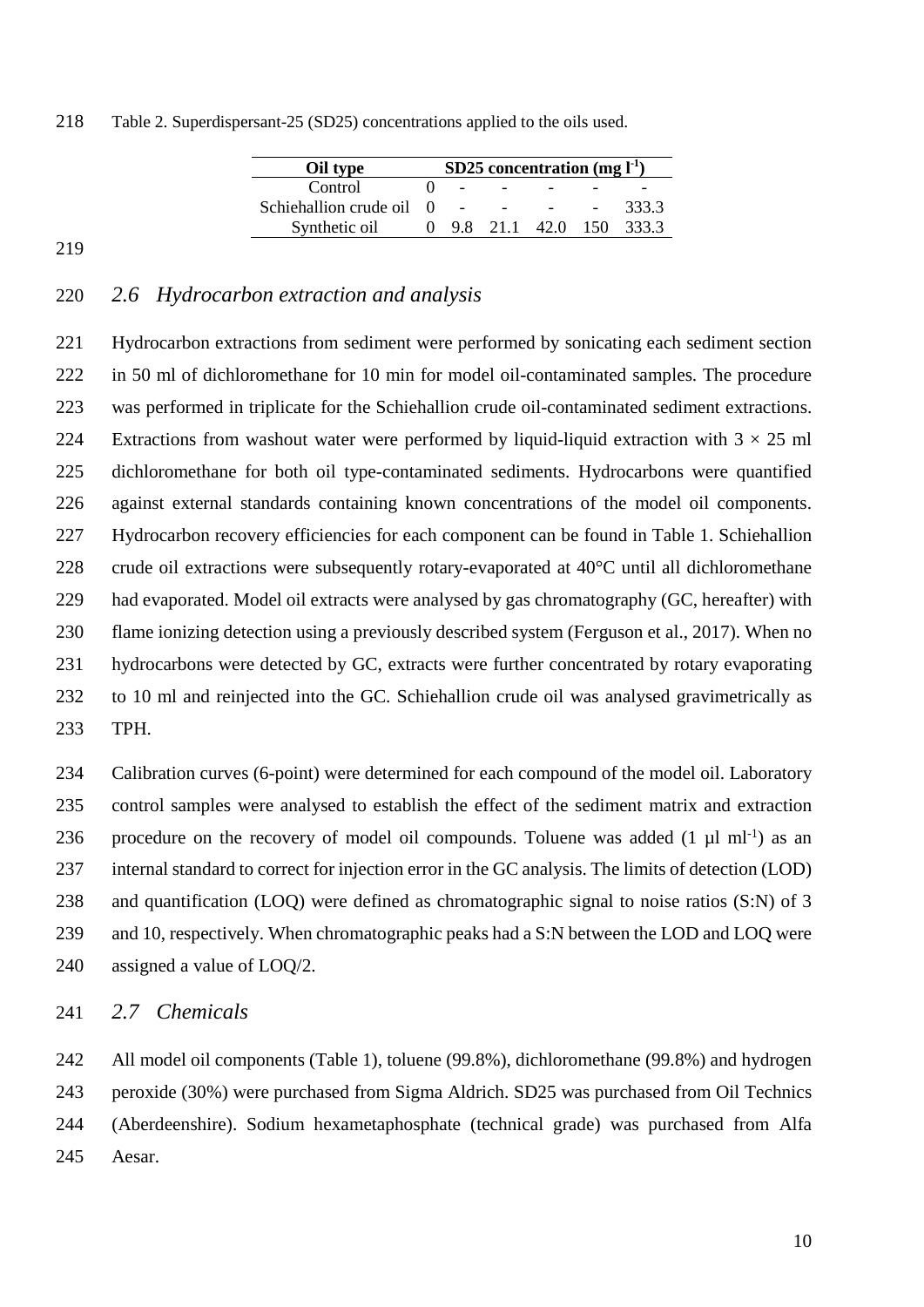### *2.8 Calculations and statistical modelling*

 To establish valid comparisons across SD25 treatments, hydrocarbon concentrations in sediment were normalised to the total mass of hydrocarbon accounted for in all sediment layers and washout as follows:

250 
$$
C_{i,j,k} = \frac{\frac{m_{i,j,k}}{t_{i,k}}}{s_{j,k}}
$$

251 Where  $C_{i,j,k}$  is the normalised concentration in sediment of hydrocarbon *i* in section *j* in core *k*,  $m_{i,j,k}$  is the mass of hydrocarbon *i* in section *j* in core *k*,  $t_{i,k}$  is the total mass of hydrocarbon *i* in all sediment layers and washout of core *k* and *s*j,k is the mass of sediment in section *j* in core *k*. Washout hydrocarbon mass was normalised to total hydrocarbon mass in sediment and washout mixture as follows:

$$
W_{i,k} = \frac{m_{i,k}}{t_{i,k}}
$$

257 Where  $W_{ik}$  is the normalised mass of hydrocarbon *i* in the washout of core *k* and  $m_{ik}$  is the mass of hydrocarbon *i* in the washout mixture of core *k*. Depth and SD25 were expected to have non-linear effects and interactive effects on *C*. Therefore, a generalised additive mixed effects model (GAMM) was therefore fitted to the data including, for each individual hydrocarbon, a bivariate tensor product smooth of depth and SD25 (Wood, 2006). Core identity (*k*) and Hydrocarbon identity (*i*) were specified as crossed random intercepts which allowed 263 for variation in average  $C$  between cores and between model oil components. A lag-1 continuous autoregressive residual correlation term was included in the model to account for the lack of independence between depth segments due to the movement of hydrocarbon from the surface of the sediment to the segments underneath, such that *C* at one depth segment was allowed to depend on *C* of the same hydrocarbon at the depth segment directly above it. Due to the much higher concentration of hydrocarbons in the 0–1 cm layer compared to the rest of 269 the sediment column (89.5  $\pm$  6.8%), the data from this layer was omitted from the GAMM. The response variable C was square root transformed prior to fitting the model to improve homoscedasticity of residuals, and a Gaussian distribution was assumed for the data. The model formula was:

$$
C \sim te(z, SD25, by = i)
$$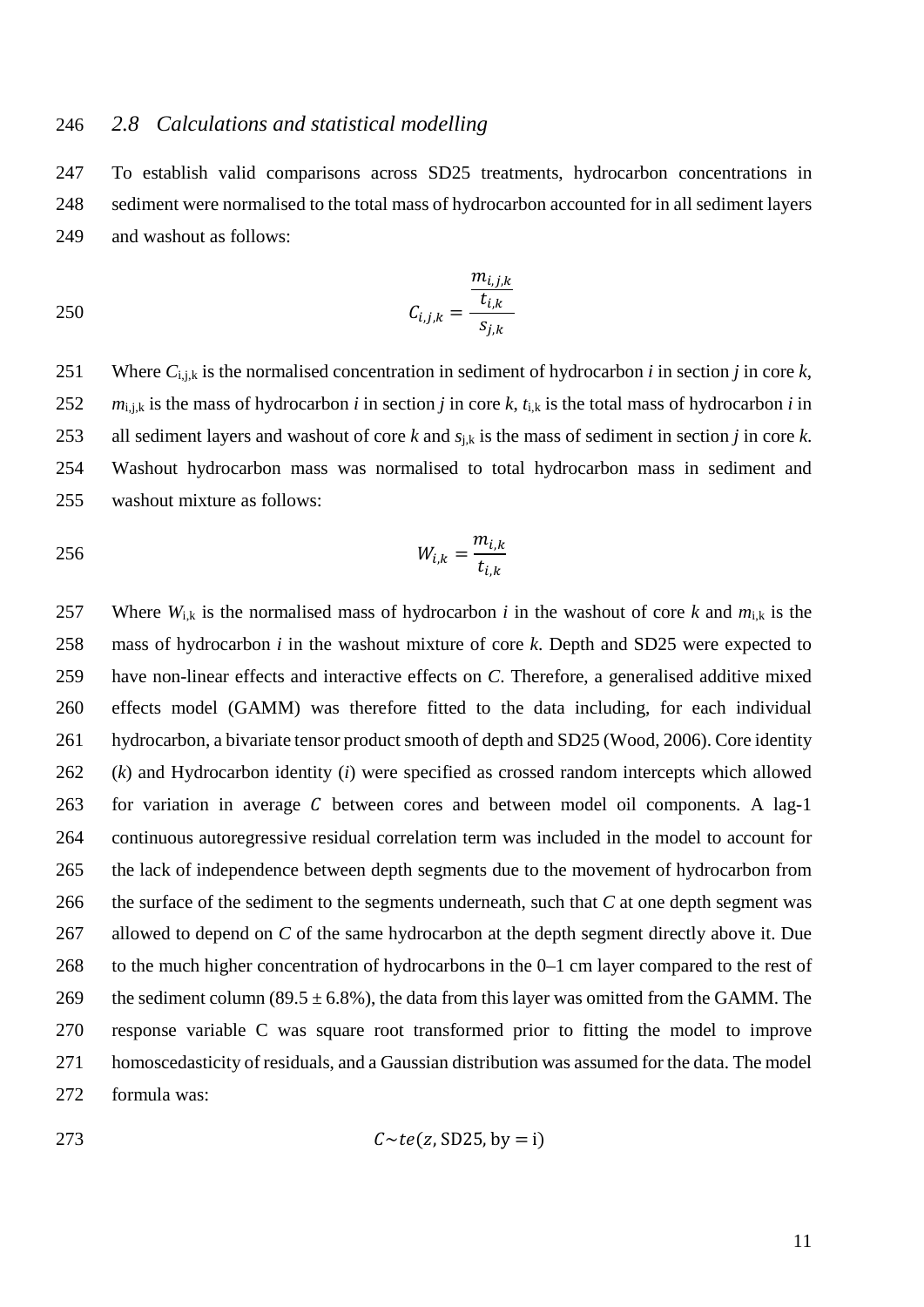Where *C* is normalised hydrocarbon concentration, *te* represents tensor product smooths, *z* is 275 the sediment depth (cm), *SD25* is SD25 concentration (mg  $l^{-1}$ ), *by* estimates a separate smoother for each hydrocarbon *i*. Assessment of *W*<sup>i</sup> as a function of SD25 concentration was modelled using locally weighted regression where *W*<sup>i</sup> was the response variable and SD25 concentration was the explanatory variable. The model fits a polynomial surface determined by SD25 concentration as a predictor using local polynomial regression fitting (Cleveland et al., 1992). *W*<sup>i</sup> and SD25 concentration were log-scaled for ease of visualisation. For comparisons between Schiehallion and model oil, TPH mass percentages retained at each sediment depth and washout a locally weighed regression was also used where mass percentage was the response variable and depth was the explanatory variable. Models were developed for SD25 284 concentration = 0 and 333.3 mg  $1<sup>-1</sup>$  separately, and mass percentage was log-scaled for ease of visualisation. Where pair-wise comparisons were carried out, two-way ANOVAs are used to establish if SD25 application and oil type showed significant effects. All statistical analyses were carried out using the statistical software R (R Development Core Team, 2017) and the libraries *ggplot2* (for the locally weighed regression analysis) and *mgcv* (for the GAMM analysis) (Wickham, 2009; Wood, 2011).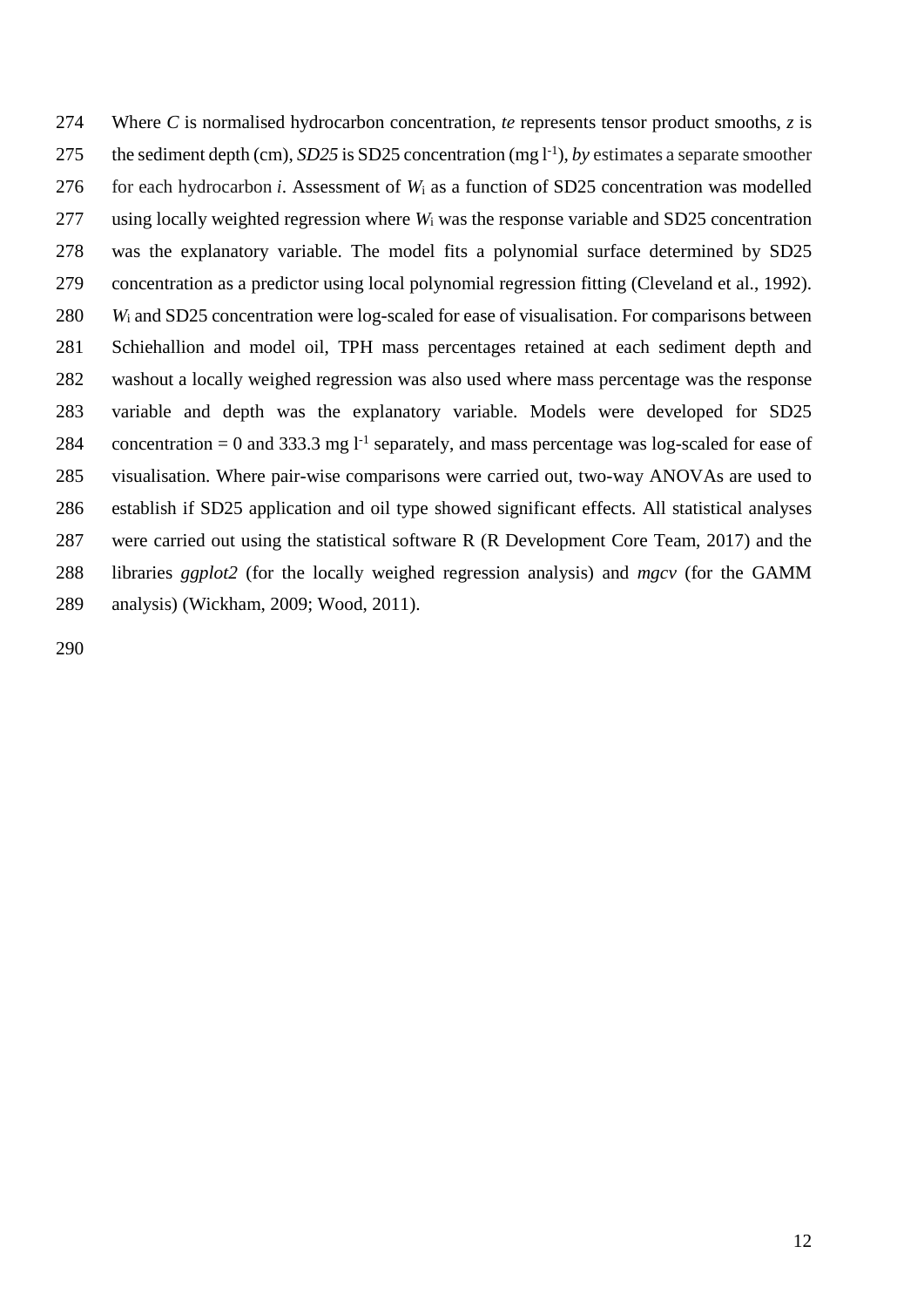## 291 **3 Results**

### 292 *3.1 Sediment properties and SD25 characterisation*

293 The sediments analysed were classified as sands and were found to be highly permeable (Table 294 3). The intersection of linear response of surface tension to SD25 concentration, the apparent 295 CMC of SD25 in seawater, as  $21.1$  mg  $l^{-1}$  [\(Figure 3\)](#page-13-0).

<span id="page-12-0"></span>296 Table 2. Ythan intertidal sediment characteristic. Permeability was measured at larger depth intervals

297 than the other properties shown due to the size requirement of the instrument used. Errors represent 298 standard deviation (n = 3). D50, TC, TIC and TOC refer to mass-median-diameter, total carbon, total

299 inorganic carbon and total organic carbon, respectively.

|             |                                                                    | <b>Sediment size and sorting</b> |             | <b>Carbon content</b> |             | <b>Permeability</b> |                                                    |
|-------------|--------------------------------------------------------------------|----------------------------------|-------------|-----------------------|-------------|---------------------|----------------------------------------------------|
| Depth       | $D_{50}$                                                           | Sorting                          | TC(%)       | $TIC$ $%$             | <b>TOC</b>  | Depth               | Permeability                                       |
| (cm)        | $(\mu m)$                                                          |                                  |             |                       | (% )        | (cm)                | (m <sup>2</sup> )                                  |
| $0.0 - 2.5$ | 299.1 $\pm$                                                        | Moderately Well                  | $0.072 \pm$ | $0.043 \pm$           | $0.029 \pm$ | $0.0 - 5.0$         | $4.04 \times 10^{-11}$ ±<br>$2.25 \times 10^{-12}$ |
|             | 11.4                                                               | Sorted Medium Sand               | 0.024       | 0.028                 | 0.006       |                     |                                                    |
| $2.5 - 5.0$ | $309.8 \pm$                                                        | Moderately Well                  | $0.052 \pm$ | $0.038 \pm$           | $0.014 \pm$ |                     |                                                    |
|             | 6.6                                                                | Sorted Medium Sand               | 0.045       | 0.033                 | 0.012       |                     |                                                    |
| $5.0 - 7.5$ | $334.5 \pm$                                                        | Moderately Well                  | $0.086 \pm$ | $0.061 \pm$           | $0.026 \pm$ |                     |                                                    |
|             | 20.3                                                               | Sorted Medium Sand               | 0.012       | 0.018                 | 0.006       |                     | $4.54 \times 10^{-11}$ ±                           |
|             | <b>Slightly Very Fine</b><br>$328.7 \pm$<br>Gravelly Medium<br>5.3 |                                  | $0.038 \pm$ | $0.019 \pm$           | $0.019 \pm$ | $5.0 - 10$          | $4.99 \times 10^{-12}$                             |
| $7.5 - 10$  |                                                                    |                                  |             |                       |             |                     |                                                    |
|             |                                                                    | Sand                             | 0.010       | 0.008                 | 0.005       |                     |                                                    |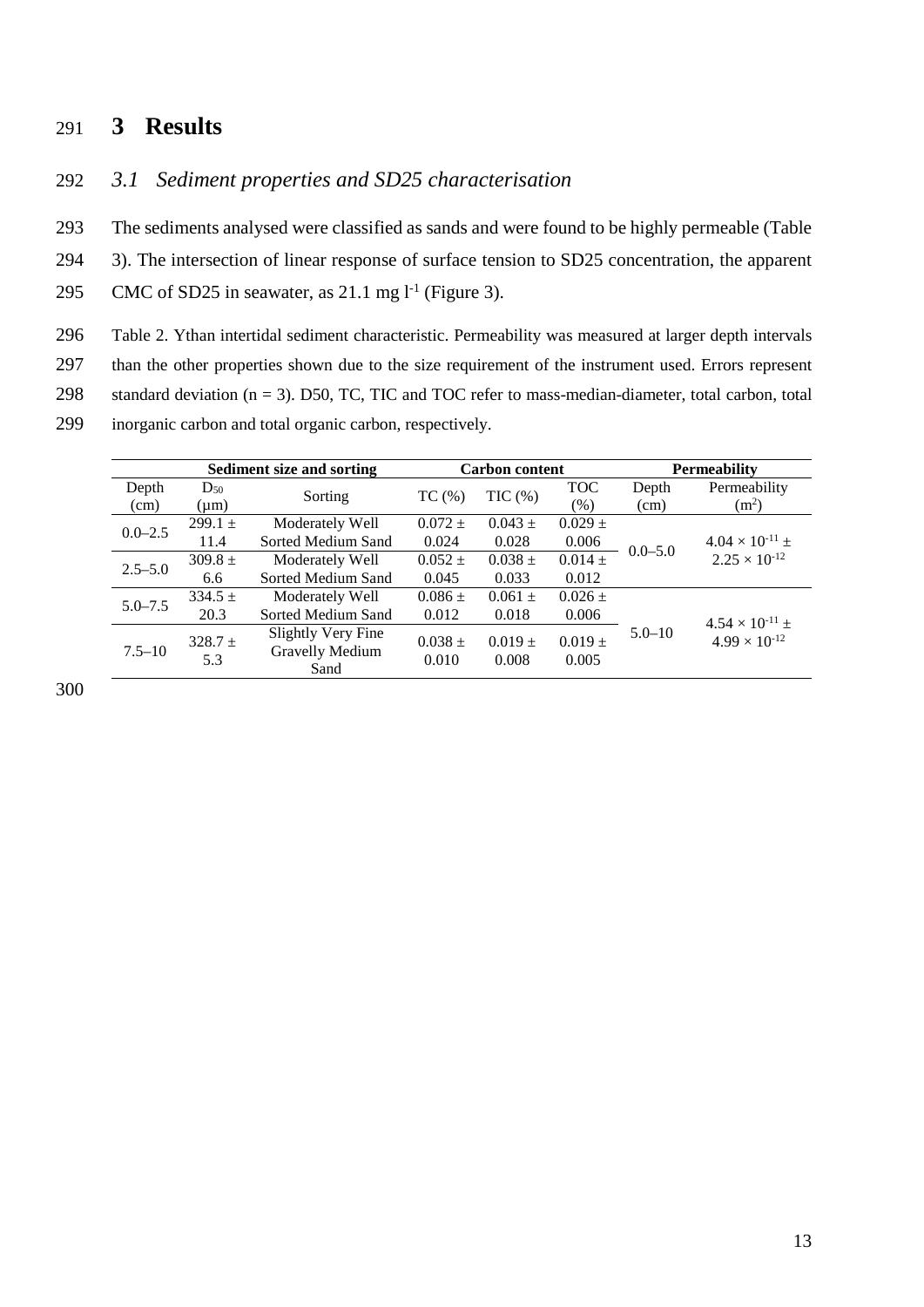

<span id="page-13-0"></span> Figure 3. Surface tension of Ythan seawater as a function of Superdispersant-25 (SD25) concentration to establish the apparent critical micelle concentration of SD25. Crosses and circles denote the separation of the dataset to calculate linear regressions (solid and dotted lines, respectively) from the change of slope and their intersection (vertical dashed line).

### *3.2 Model oil – Schiehallion crude oil comparison*

 The proportion of TPH retained in the top layer (0–1 cm) for model oil was significantly higher than that of Schiehallion crude oil aggregating treatments of both oil, and oil and dispersant 309 treatments (89.5  $\pm$  6.8% and 72.4  $\pm$  16.9%, respectively, p-value = 0.04). Dispersant recommended dosage reduced the percentage to TPH retained in the top layer for model oil 311 (95.1  $\pm$  2.4% to 83.9  $\pm$  4.1%, p = 0.01) but not for crude oil (79.9  $\pm$  17.0% to 64.9  $\pm$  16.1%, p  $312 = 0.33$ ). Mass percentage decreased exponentially with depth for both oils and treatments. Locally weighed regressions revealed a clear increase in mass percentage as depth increased for model oil but not for crude oil when SD25 was applied at recommended dosage (Figure 4) SD25 did not have a consistent effect on the mass percentage of Schiehallion crude oil retained 316 at any sediment layer but did increase the percentage of oil in the washout (3.7  $\pm$  5.7% and 0% when SD25 was not applied).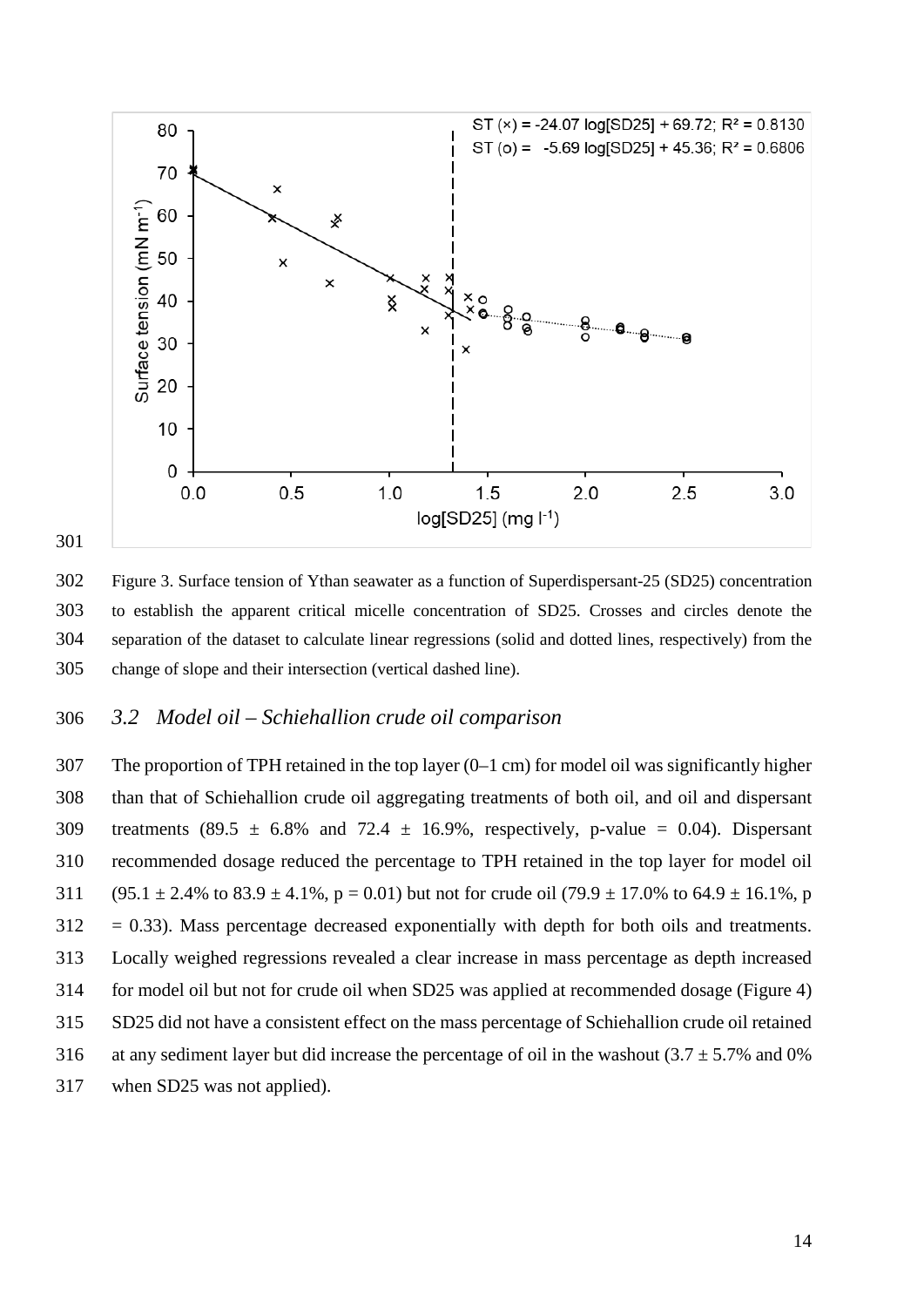

318

319 Figure 4. Total hydrocarbon mass percentage as a function of depth by treatment. Oils used were crude oil (left) and model oil (right) and treatments were oil 320 only (red dots) and oil and 333.3 mg l<sup>-1</sup> Superdispersant-25 (blue dots). Oil (red) and Oil and dispersant (blue) treatment lines bands represent locally-weighed 321 regression values and associated standard errors, respectively. Note mass percentage has been  $log(x+1)$ -scaled.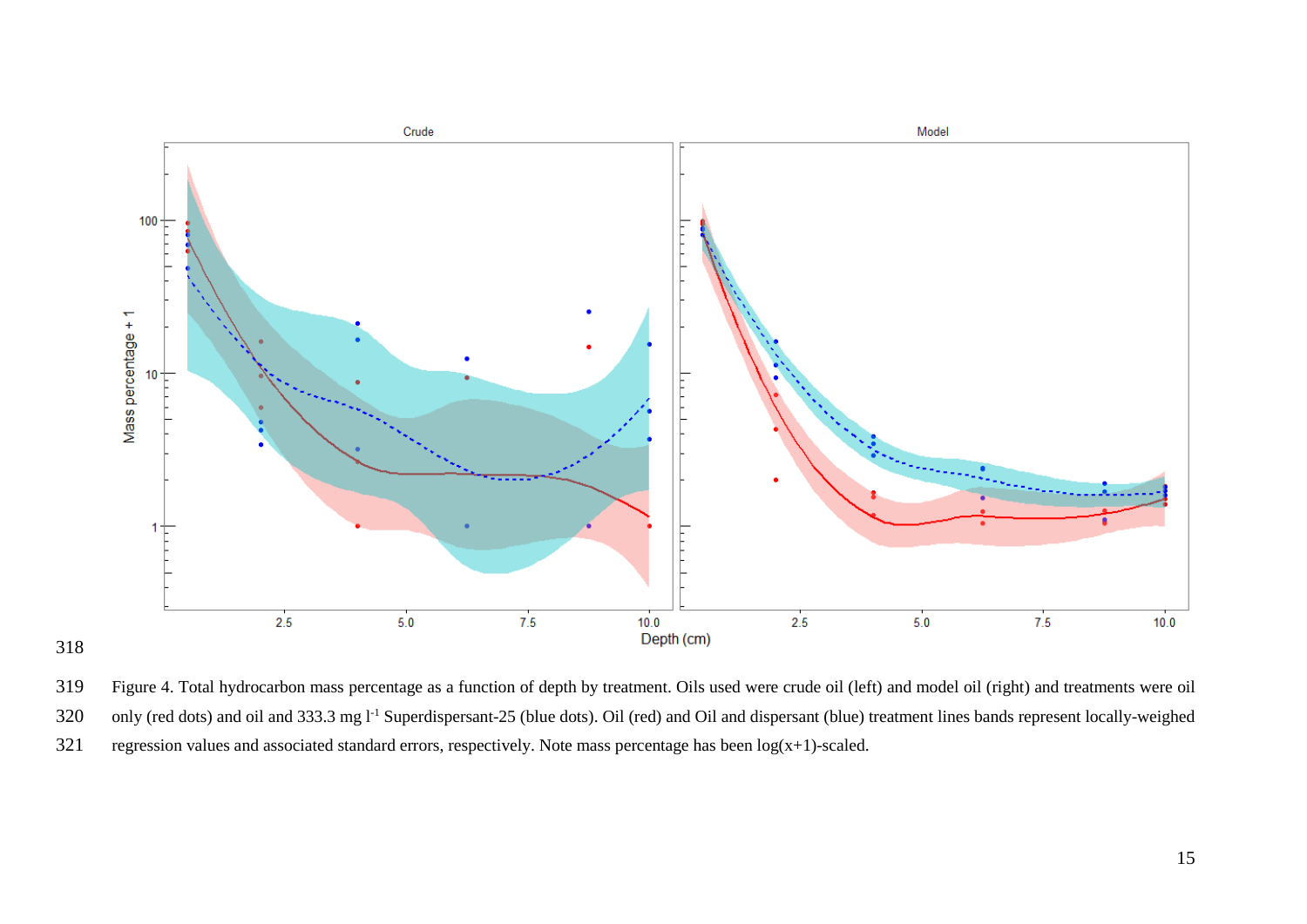### *3.3 Hydrocarbon entrainment into the top 10 cm of sediment*

 The GAMM results indicate that the application of SD25 increased the normalised concentration of all hydrocarbons with depth, even at SD25 concentration below the recommended dosing [\(Figure 5,](#page-16-0) Supplementary Figure 3, Supplementary Table 1). Overall, the application of SD25 increased the amount of oil entrained into these sands. The effect of SD25 was similar for most hydrocarbons in the top 4 cm. However, differences in the effect of SD25 328 on the entrainment of hydrocarbons became apparent at depths greater than 4 cm.  $C_{10-12}$  aliphatics showed a linear increase in entrainment with increasing SD25 concentration as in the surface layers. The remaining hydrocarbons showed increased entrainment into these sands 331 at SD25 concentration above 42 mg  $l<sup>-1</sup>$ . 1-Octadecene showed an unexpected response 332 compared to equivalent length aliphatics  $(C_{17}$  and  $C_{19}$ ) with no effect of SD25 concentration on entrainment over 5 cm deep. Dibenzothiophene, the only resin in the model oil, showed enhanced entrainment in sediments from low SD25 concentration. Interestingly, entrainment of dibenzothiophene did not increase with dispersant concentration in the range 150–333 mg SD25 l<sup>-1</sup> at depths greater than 7 cm.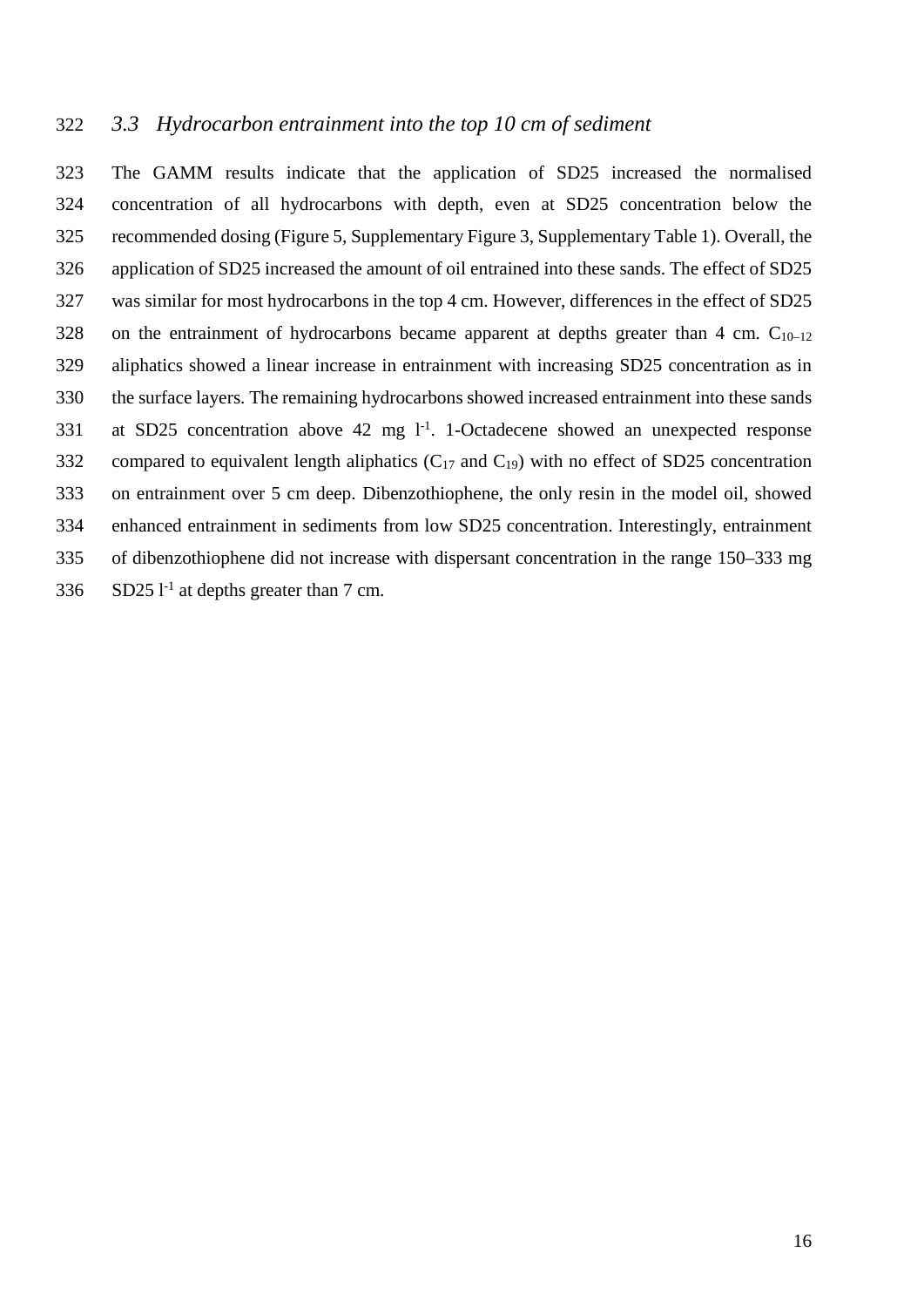

<span id="page-16-0"></span> Figure 4. Generalised additive mixed effects models of hydrocarbon concentration in Ythan intertidal sands following percolation with increasing Superdispersant-25 concentrations from sediment depths of 1 to 10 cm. Note hydrocarbon concentrations have been normalised and square-rooted.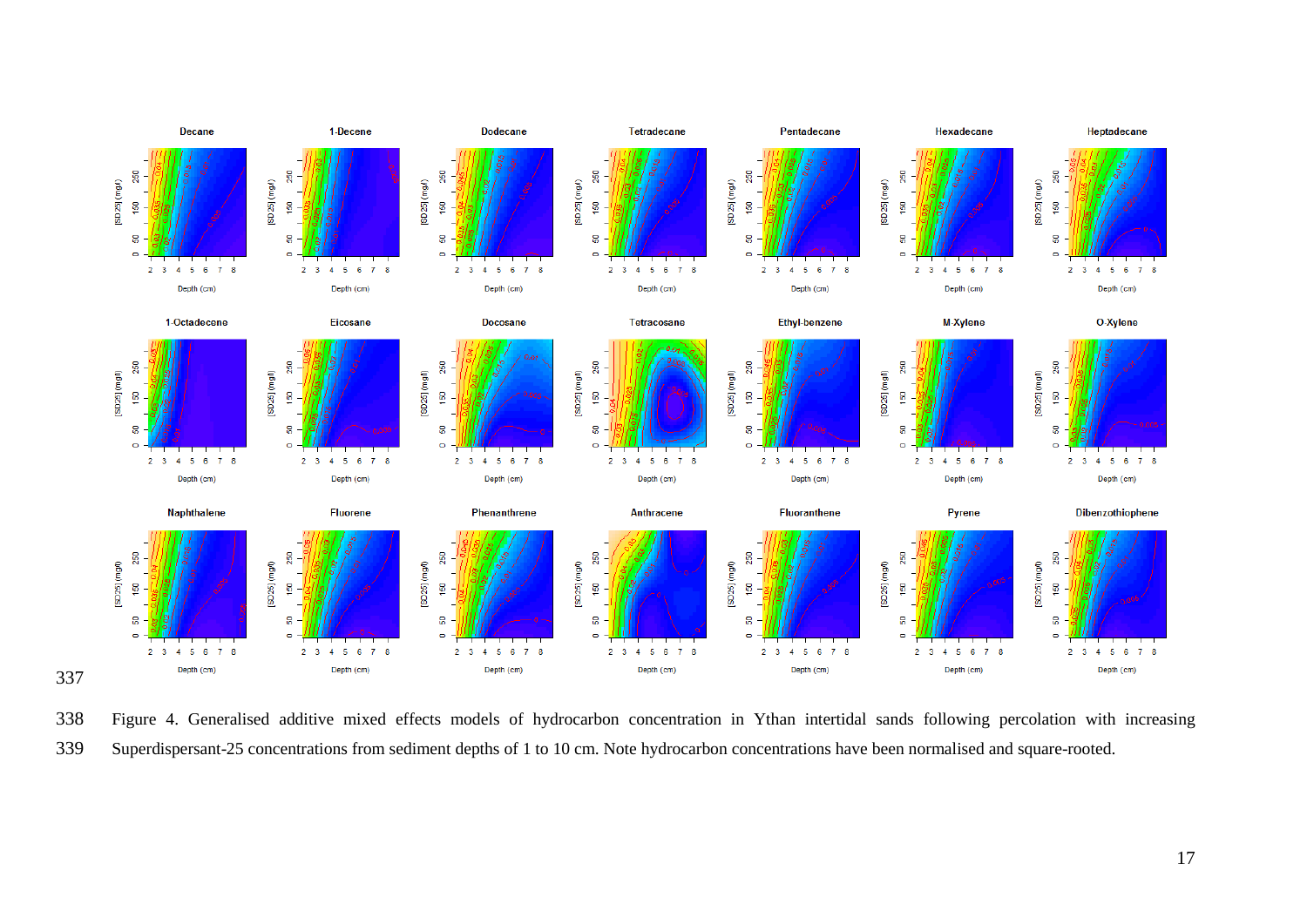### 340 *3.4 Hydrocarbon entrainment beyond 10 cm of sediment*

 $341$  *W*<sub>i</sub> in the washout varied by component and SD25 concentration [\(Figure 6\)](#page-18-0). For C<sub>10-14</sub> 342 aliphatics, the influence of SD25 concentration on  $W_i$  was unclear.  $W_{\text{Pentadecane}}(C_{15})$  was 343 increased at 42 mg SD25  $1<sup>-1</sup>$  but higher concentrations did not result in further increases of 344 *W*Pentadecane. *W*Hexadecane (C16) increased with SD25 concentration. Heptadecane (C17) and 345 tetracosane  $(C_{24})$  showed a higher  $W_i$  at and above 21.1 mg SD25  $1^{-1}$ . Interestingly, SD25 346 application did not affect  $W_1$ -<sub>Octadecene</sub> (C<sub>18</sub>) but affected C<sub>20</sub> and C<sub>22</sub> aliphatics which only 347 increased at SD25 concentration  $>150$  mg l<sup>-1</sup>. For the more soluble components of the model 348 oil such as BTEX and naphthalene, no clear effect of SD25 concentration was observed, with 349 *W*i fluctuating as SD25 concentration increased. The response of fluorene to SD25 350 concentration was similar to that of C10–15 aliphatics, but with only a slight increase of *W*Fluorene 351 at SD25 concentration above 21.1 mg  $l^{-1}$ . Larger PAHs showed increased  $W_i$  from 42 mg SD25 352 1<sup>-1</sup> except anthracene which only showed increased *W*Anthracene at 333.3 mg SD25 1<sup>-1</sup>, possibly 353 as a result of its lower percentage composition of the model oil. Dibenzothiophene, showed a 354 steady increase in *W*Dibenzthiophene with SD25 concentration.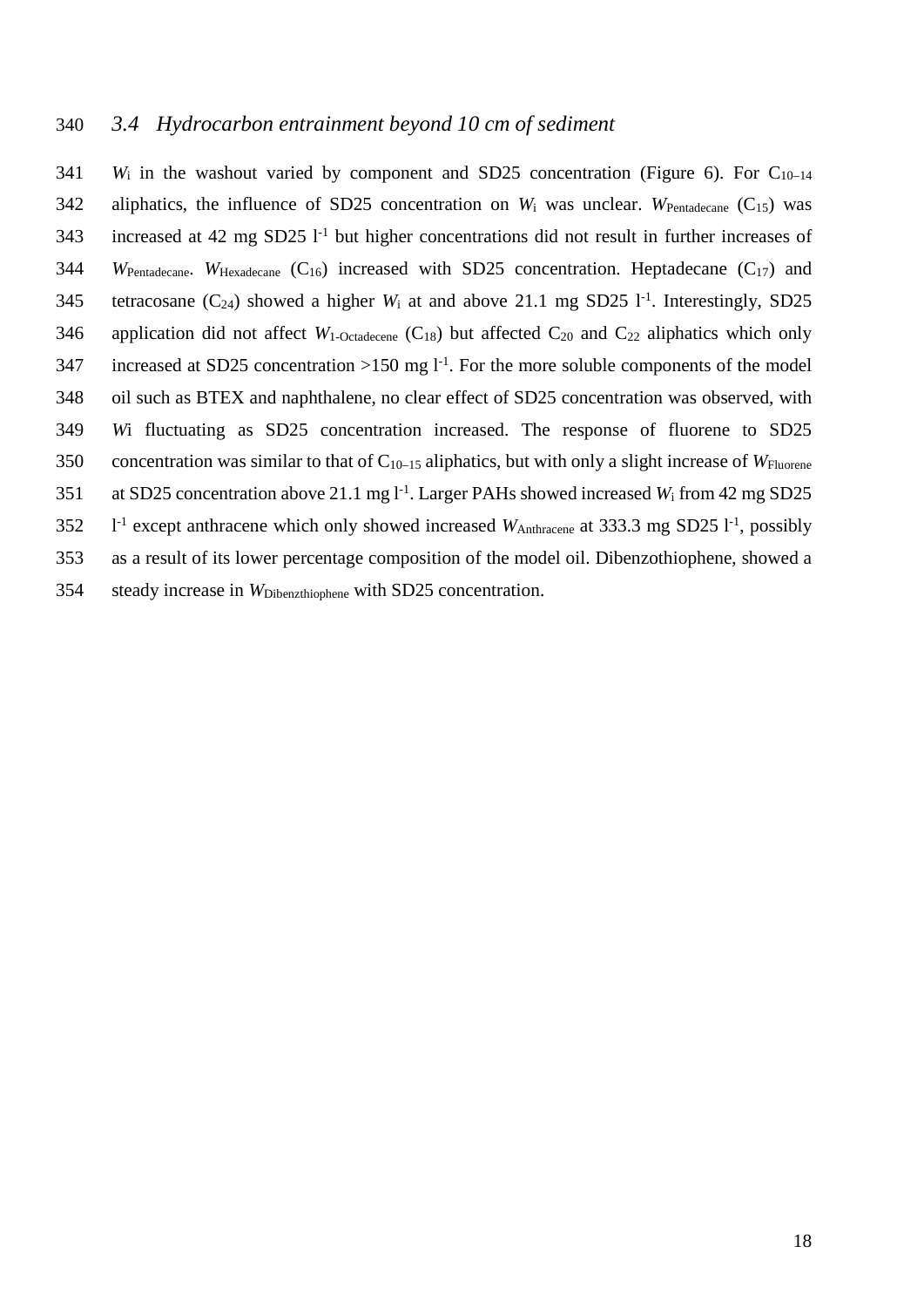

<span id="page-18-0"></span> Figure 5. Normalised hydrocarbon mass in washout mixtures (*W*) as a function of Superdispersant-25 concentration. Points represent raw data and lines with grey bands represent locally-weighed regression values and associated standard errors, respectively. Note *W* and Superdispersant-25 concentration were 358  $log(x+10^{-4})$  and  $log(x+1)$ -scaled, respectively.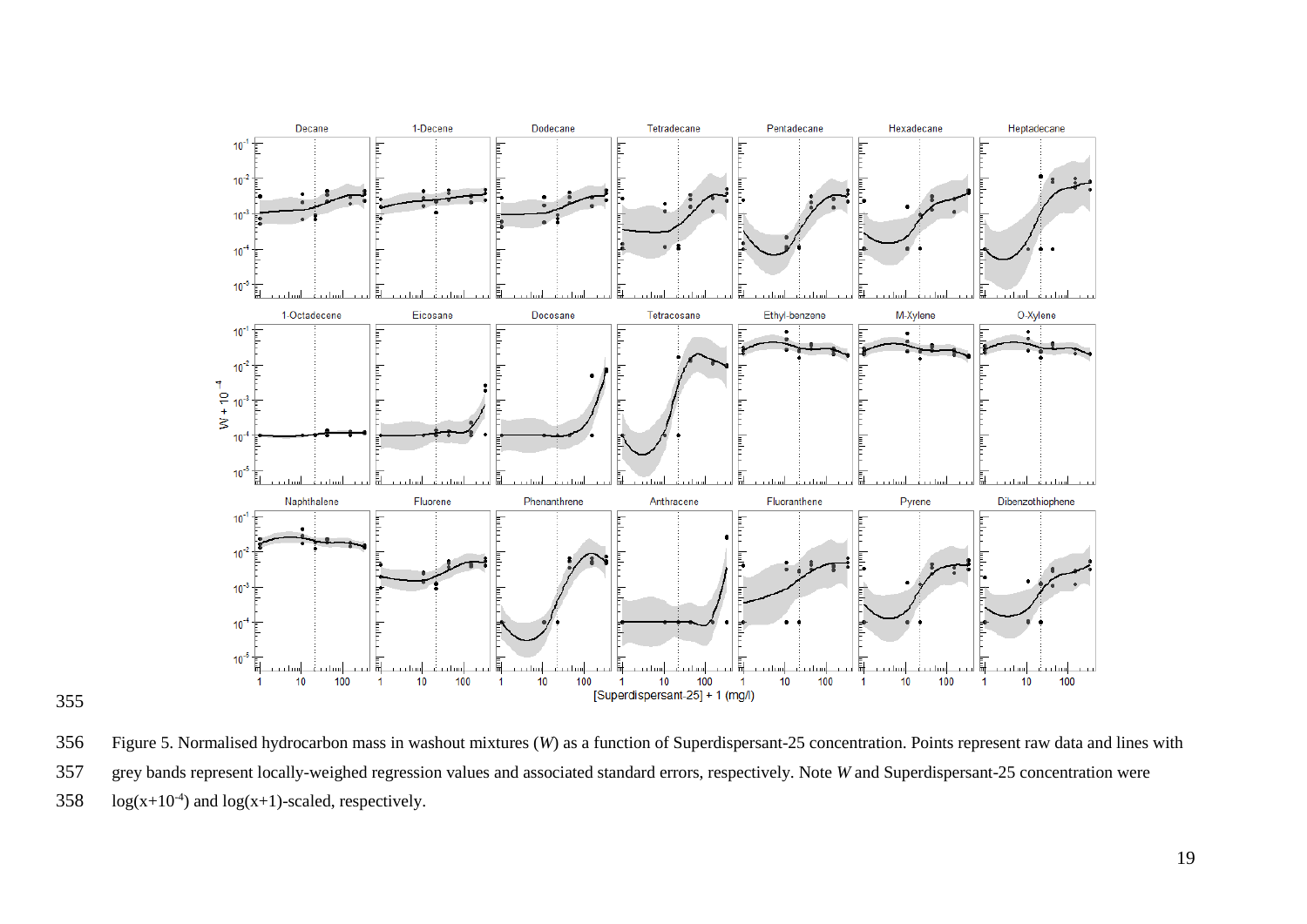## **4 Discussion**

### *4.1 Key findings*

 SD25 application enhanced the mobility of hydrocarbons of the model oil through the top 10 cm of sediment and increased the *W*<sup>i</sup> of leached hydrocarbons. The effect was most pronounced 363 at and above 150 mg  $l^{-1}$  (half of the recommended dosage in terms of SD25:oil ratio) (Figures [5](#page-16-0) [and 6\)](#page-18-0). The effect of SD25 application on *W*<sup>i</sup> varied with hydrocarbon type, with BTEX and naphthalene being unaffected and the remaining components showing different degrees of response [\(Figure 6\)](#page-18-0). Overall, the recommended dosing of SD25 (1:30 SD25:oil ratio, 333.3 mg SD25 l<sup>-1</sup>) increased the *W*<sub>i</sub> of most hydrocarbons. Crude and model oil concentrations followed an exponentially decaying trend with depth in the percentage of mass of TPHs retained in the sediment. SD25 application resulted in increased mobility of model oil through sediments but not in the relative amount of oil in the washout. In contrast, SD25 application resulted in an increase (from zero) in the percentage of crude oil present in the washout.

### *4.2 Sediment properties and Superdispersant-25 CMC*

373 The sands used in this experiment were highly permeable  $(4 \times 10^{-11} \text{ m}^2$ , [Table 3\)](#page-12-0) and values were in agreement with prior characterisation of the estuary's sands (Zetsche et al., 2011). High permeability in the top 10 cm results in advective pore-water fluxes being the dominant transport mechanism of solutes (Huettel et al., 2014). Consequently, oil deposition on these permeable sands may result in significant hydrocarbon entrainment after an oil spill. This was evidenced here, where oil entrained the permeable sands beyond 10 cm deep [\(Figure 6\)](#page-18-0) and is undesirable because sediment-entrained oil can persist for years (Lindeberg et al., 2017).

380 The apparent CMC of SD25 was calculated to be 21.1 mg  $l^{-1}$  [\(Figure 3\)](#page-13-0), which is close to that reported for Corexit EC9500A (22.5 mg l-1 ), a dispersant widely used during *DwH* (Gong et al. 2014), suggesting that the surfactant effect of the dispersants may be similar. The relevance of the CMC has been subject to extensive study within remediation and oil spill science in recent years. The desired effects of dispersant are frequently found above the CMC (Ahn et al., 2010; Gong et al., 2014; Zhao et al., 2015). Here, a similar response for SD25 was found for heptadecane and tetracosane leading to increased percolation over 10 cm at SD25 concentration  $387 = CMC$  [\(Figure 6\)](#page-18-0). It has been shown that different commercial dispersants can have different effectiveness on spilt oil deposition. For example, Corexit dispersants accelerate settling of oil-mineral aggregates more effectively than SPC1000 (Cai et al., 2017). Furthermore, Corexit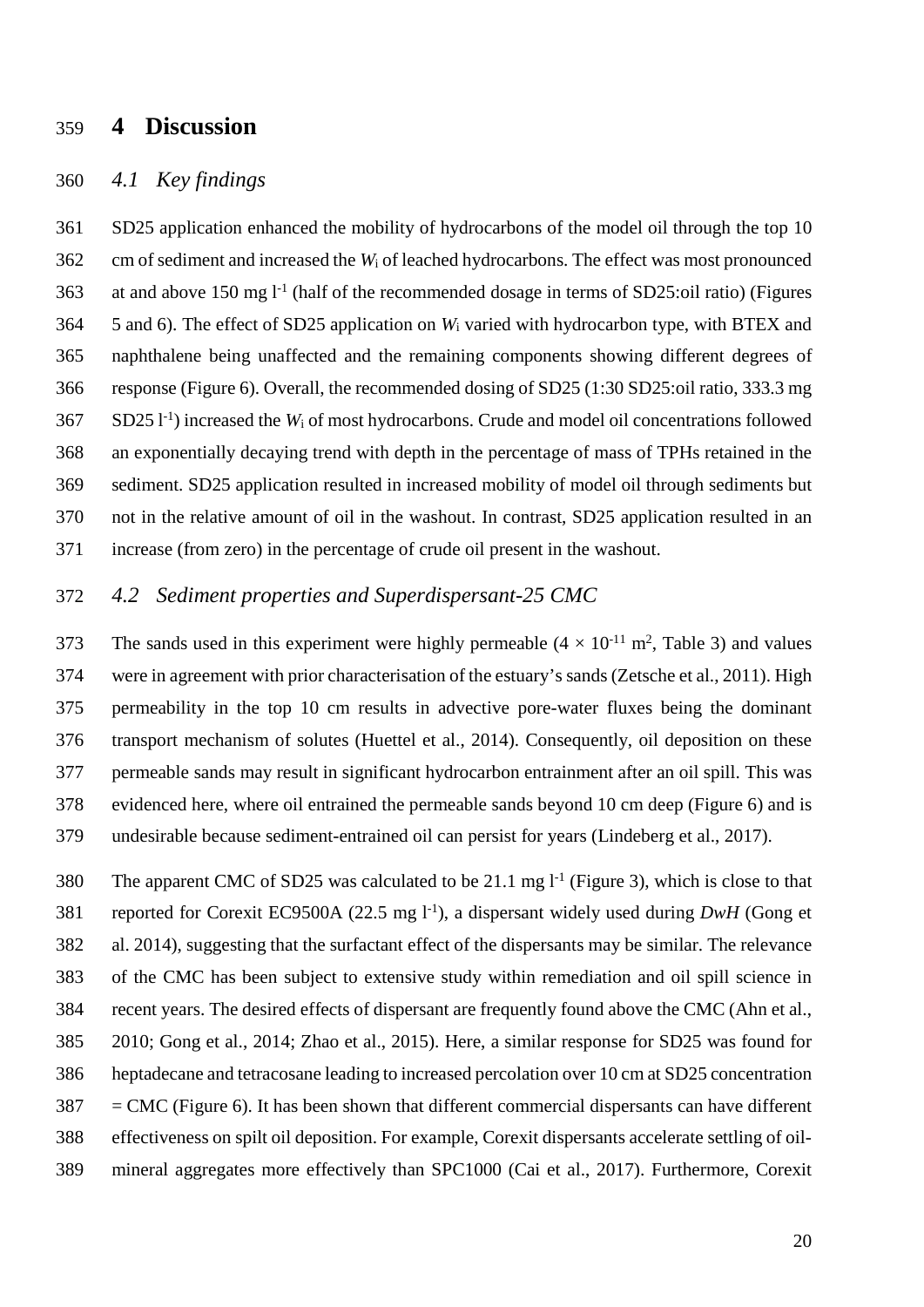dispersants promote photodegradation whereas SPC1000 inhibits it (Fu et al., 2016). It is therefore important to establish the effects of dispersants such as SD25, which are stored to respond to potential oil spills across the world, to adequately assess the implications of their use and subsequent consequences.

#### *4.3 Model oil – Crude oil comparison*

 SD25 application resulted in increased mobility of model oil components but the effect on Schiehallion crude oil was less consistent (Figure 4) This may have been due to the greater complexity of crude oil composition (1000s of components) compared to that of the model oil (21 components), which showed a distinct exponentially decreasing percentage retained at increasing sediment depth. Additionally, the method used to establish TPHs for the Schiehallion crude oil may be less robust than that used for the model oil (gravimetry vs. gas chromatography, respectively). However, the use of a simpler oil (i.e. a model oil) facilitated the interpretation of oil-dispersant interaction mechanisms in seawater and highlighted the need for further research to understand the behaviour of multi-component mixtures in a multi-media system such as the oil-dispersant-seawater-sediment system analysed in this work.

### *4.4 Hydrocarbon entrainment into the top 10 cm of sand*

 SD25 application had distinct effects on the mobility of hydrocarbons through permeable sands 407 [\(Figure 5\)](#page-16-0). SD25 concentration below 42 mg SD25  $1<sup>-1</sup>$  had a relatively low impact on the mobility of most hydrocarbons in the top 10 cm. The effect was most apparent at high SD25 409 concentration, indicating that SD25 concentration  $>150$  mg  $1<sup>-1</sup>$  may be necessary for 410 hydrocarbons to readily entrain into these sands.  $C_{10-12}$  entrainment showed a linear increase with SD25 concentration [\(Figure 5\)](#page-16-0). These components are of limited concern as they are relatively volatile and are readily biodegraded (Liu and Liu, 2013). Longer-chained aliphatics 413  $(C_{12+})$  responded non-linearly but almost always monotonically to an increase in SD25 414 concentration [\(Figure 5\)](#page-16-0).  $C_{14-16}$  were readily mobilised around 4 cm deep at the recommended SD25 dosing compared to in its absence. This suggested that SD25 selectively mobilised aliphatics with long chains more readily than those with short ones. Interestingly, the effect of 417 SD25 application on 1-octadecene entrainment was minimal compared to the  $C_{17}$  and  $C_{20}$  saturate hydrocarbons of the model oil [\(Figure 5\)](#page-16-0). A key difference which may influence 1- 419 octadecene's interactions with an oil-dispersant-seawater-sediment system with respect to  $C_{17}$ 420 and  $C_{20}$  saturate hydrocarbons is the presence of a double bond, promoting stronger adsorption 421 to sediment surfaces than saturates. Analogue comparisons between decane  $(C_{10}$  paraffin) and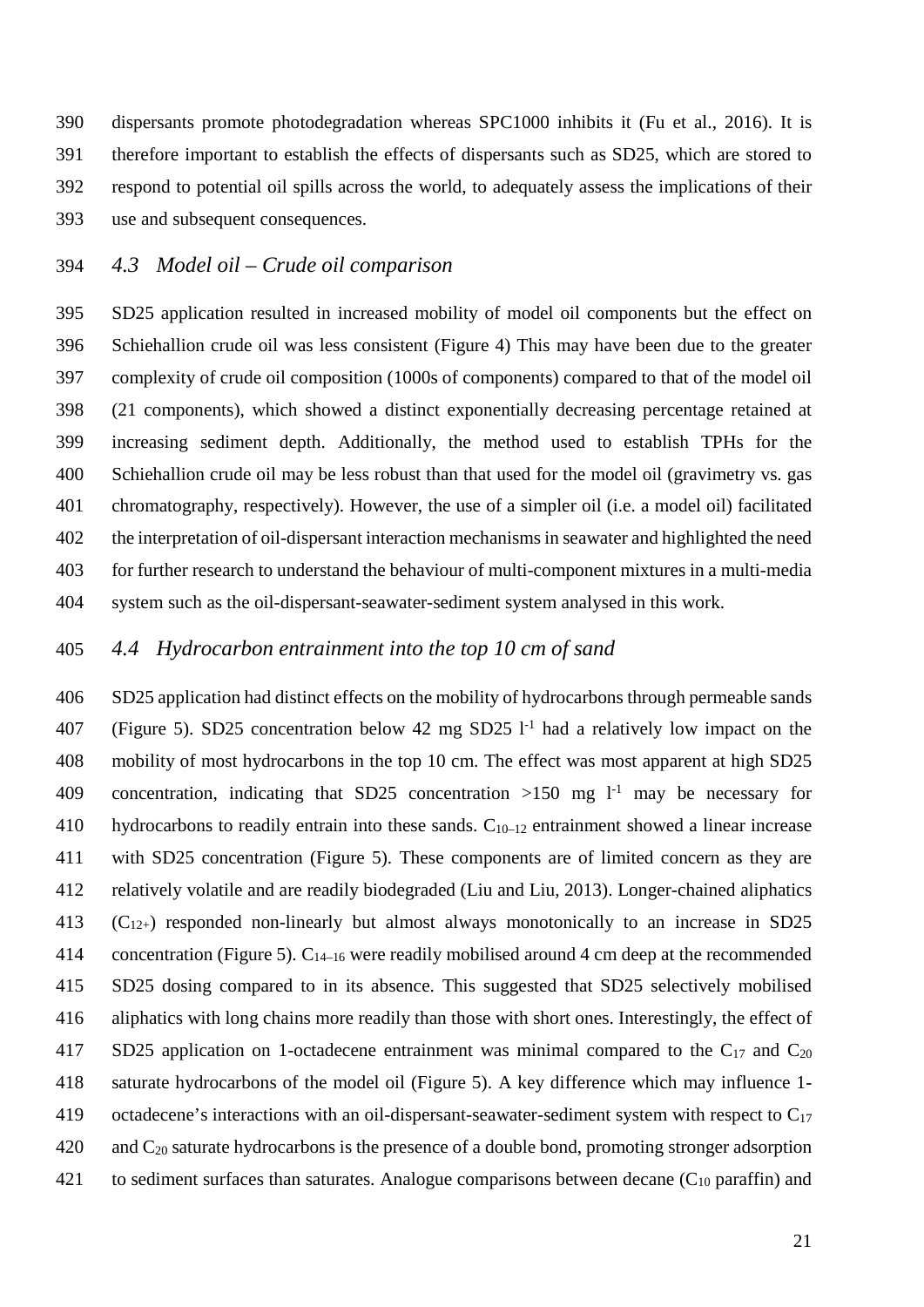422 1-decene  $(C_{10}$  olefin) reveal that entrainment of 1-decene is less pronounced than that of decane in the top 4 cm of sediment but not deeper [\(Figure 5\)](#page-16-0). This suggested that SD25 may be less effective in mobilising olefins compared to paraffin. BTEX components showed a limited 425 increase in entrainment with SD25 concentration up to 150 mg  $1<sup>-1</sup>$ , which agrees with previous work on the limited effect of SD25 on the dissolution and dispersion of these components of the model oil in seawater (Perez Calderon et al., 2018). These components were found in higher (normalised) concentrations in the washout hydrocarbon-dispersant-water solution [\(Figure 6\)](#page-18-0), highlighting the capability of hydrocarbons to be entrained into coastal permeable sediments beyond 10 cm and impact benthic ecosystems. SD25 recommended dosing (1:30 SD25:oil 431 ratio, in this work 333.3 mg  $1^{-1}$ ) resulted in enhanced entrainment of BTEX components (Figure [5\)](#page-16-0). However, unless an oil spill occurs nearshore, it is unlikely that these hydrocarbons will 433 reach coastal sediments due their high volatility and low  $K<sub>OW</sub>$ . Nevertheless, BTEX have been detected in coastal sediment (Phelps and Young, 1999) and consequently, following the precautionary principle, these interactions should be considered in any dispersant application decision-making process. Dispersant-facilitated adsorption has been shown for PAHs using the dispersant Corexit 9500 (Gong et al., 2014; Zhao et al., 2015). In this work, PAHs showed a 438 similar response to  $C_{14+}$  aliphatics with an increase in hydrocarbon entrainment with SD25 concentration in the top 4 cm of sediment and the effect becoming more pronounced over 4 cm deep. Dispersant application is typically carried out offshore where high-energy mixing can take place with the aim of preventing beaching of spilled oil. However, dispersant can enhance the entrainment into permeable sands by increasing the solubility of hydrocarbons and reducing droplet size.

### *4.5 Hydrocarbon entrainment beyond 10 cm of sediment*

 Washout of hydrocarbons over 10 cm deep in Ythan estuary sands was enhanced by SD25 application for most hydrocarbons [\(Figure 6\)](#page-18-0). Aliphatic hydrocarbons of specific chain length ranges (C15–17 and C20–24) increased their *W*<sup>i</sup> with SD25 application. In contrast, the effect of SD25 was less apparent on C10–14 and C18 aliphatics suggesting that SD25 may selectively 449 enhance the mobility of certain hydrocarbons in permeable sediments.  $C_{10-14}$  aliphatics are the most soluble alkanes of the model oil and, therefore, a lesser impact of SD25 was expected. Intertidal microbial communities play an important role in organic carbon processing in marine sediments (Woulds et al., 2016). Facilitated entrainment of these hydrocarbons may result in microbial community succession in intertidal permeable sands shifting the microbial composition to hydrocarbon degrading communities (Lamendella et al., 2014). Furthermore,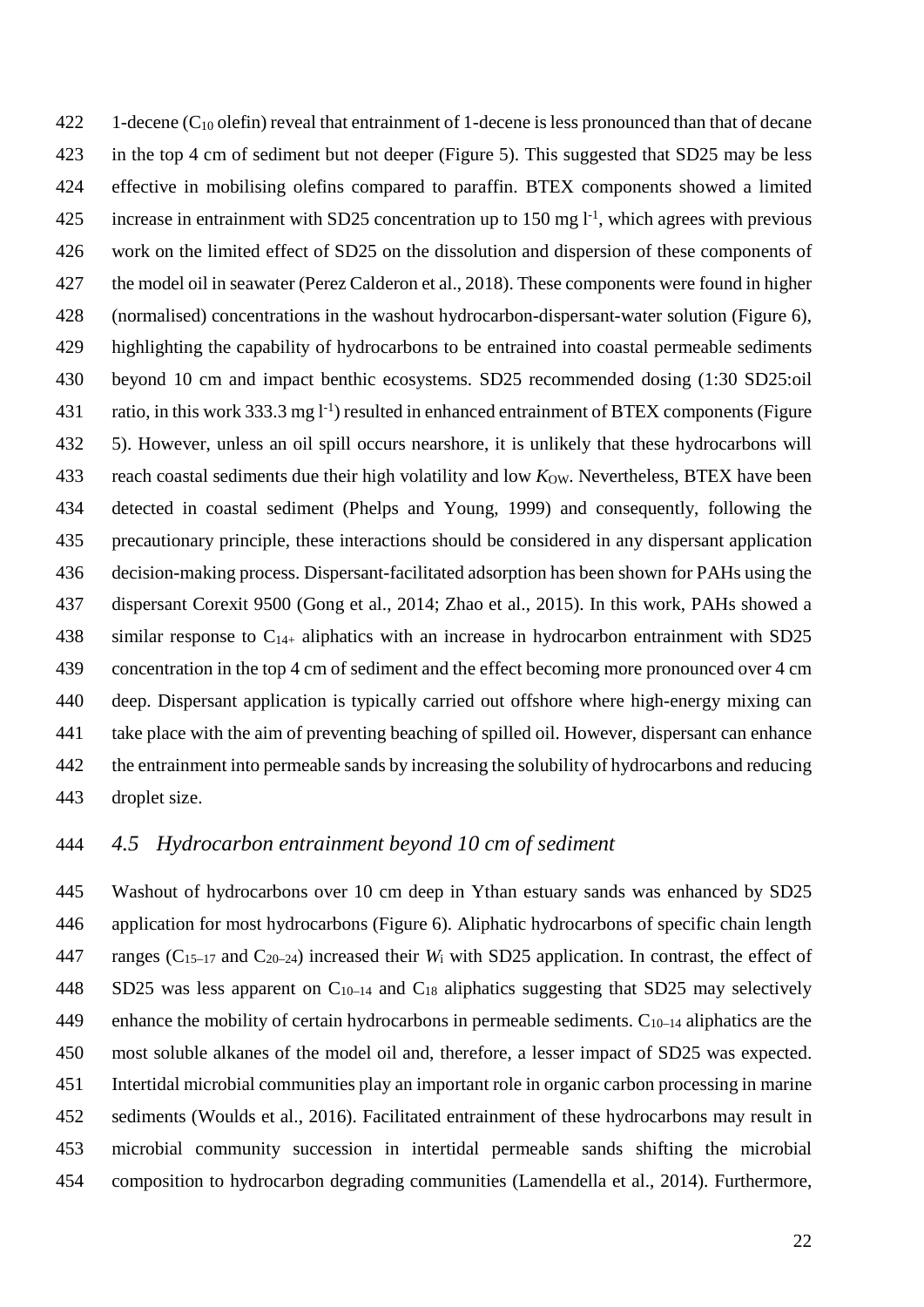bacterial oxidation of hydrocarbons may increase their water-solubility, making them more mobile within the sediment. The *W*<sup>i</sup> of the most water-soluble hydrocarbons of the model oil (BTEX components and naphthalene) varied across the SD25 concentration range analysed and SD25 application did not have a consistent effect on the capacity of these hydrocarbons to entrain sands beyond 10 cm deep. This is may be due to their high water-solubilities which may limit the effect of SD25 application (Perez Calderon et al., 2018). Previous work has shown a reduced effect of dispersant application on the solubilisation of naphthalene, compared to pyrene (Zhao et al., 2015). This suggests that SD25 enhances the mobility of BTEX components and naphthalene into permeable sands but not their dissolution or dispersion in seawater, implying that pore-water transport of dissolved BTEX and naphthalene is less affected by dispersant application than that of larger, less seawater-soluble hydrocarbons. 466 Larger PAHs ( $>2$  rings) showed a similar response with low  $W_i$  values below 42 mg SD25 l<sup>-1</sup>. 467 However, there was an inflexion point between the CMC and 42 mg SD25 l<sup>-1</sup> from which hydrocarbon entrainment increases for these PAHs, indicating that a threshold in enhancing solubility in water may exist for SD25 effectiveness on large PAHs. Dibenzothiophene showed a steady increase in *W*<sup>i</sup> with SD25 concentration, indicating a different response to SD25 than the other PAHs. Dibenzothiophene was the only resin (contains sulphur in its structure) in the model oil, which may explain its higher *W*<sup>i</sup> at low SD25 concentration. Overall, these results suggested that hydrocarbons within a mixture such as a crude oil entrain permeable sediments and solubilise to different extents and that dispersant application affected this process differently for specific groups of hydrocarbons.

# **5 Conclusions**

 This work highlighted the capability of a synthetic hydrocarbon mixture (model oil) and a crude oil (Schiehallion) to entrain permeable sands *via* natural percolation and the facilitation of this process by dispersant application. The main findings of the work were:

- (1) A positive effect of SD25 concentration on hydrocarbon mobility was observed below the manufacturer's recommended dosing in permeable sands. Enhanced percolation 482 beyond 10 cm deep was detectable at as low as SD25 CMC  $(21.1 \text{ mg } l^{-1})$ .
- (2) SD25 concentration increased the mobility of model oil through permeable sands and selectively mobilised larger hydrocarbon components (less water-soluble) than smaller components (more water-soluble) of the model oil.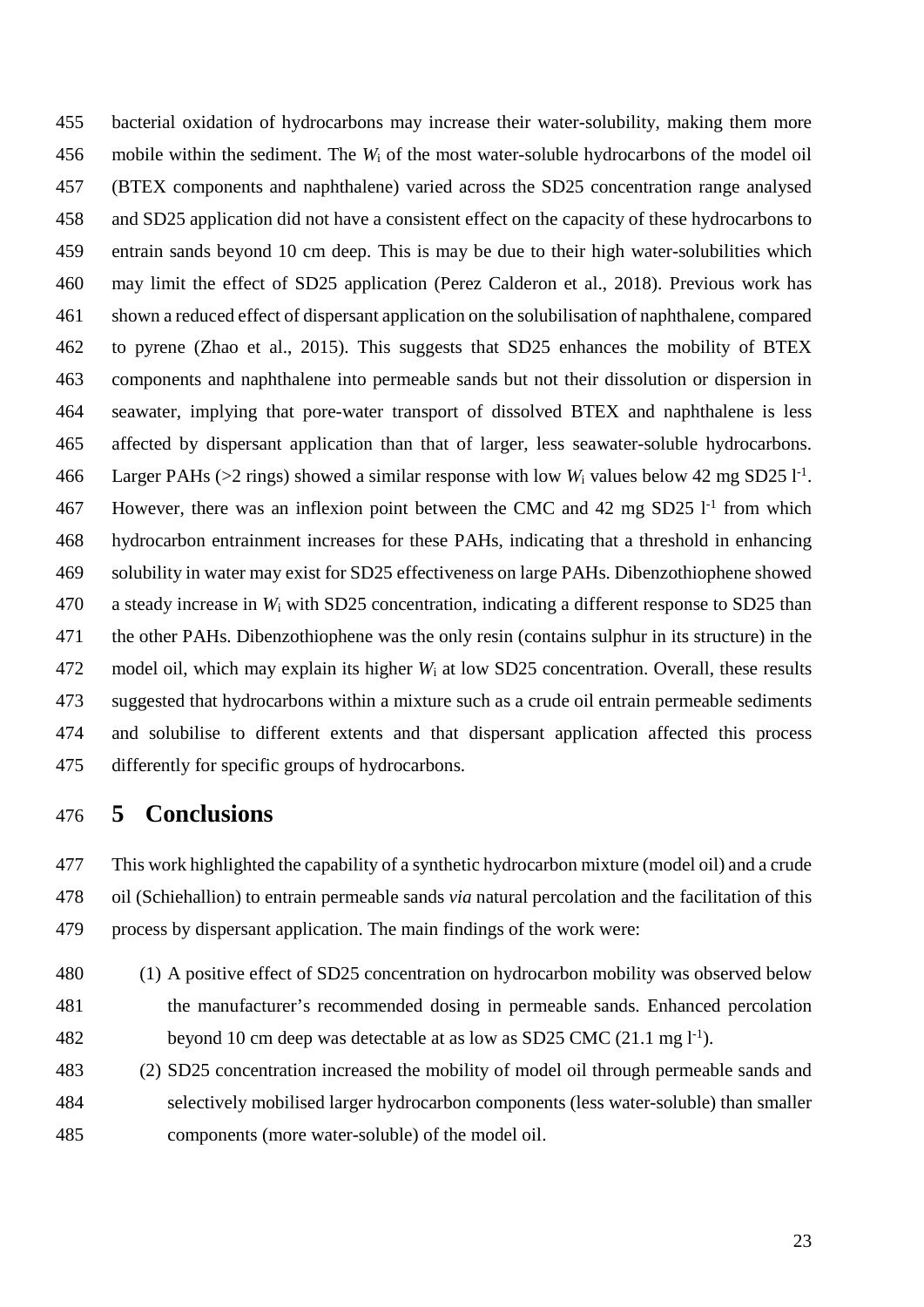(3) Both the model and Schiehallion crude oils readily entrained permeable North East Scotland sands. The concentration profiles by depth followed an exponential decay pattern for model oil but were poorly reproduced for crude oil, highlighting the complexity of interactions in crude oil mobility through permeable media. SD25 application increased the entrainment of model oil but not of Schiehallion crude oil, again due to high variability.

 The findings of this work highlight the potential of oil to readily be entrained into permeable sands in the event of an oil spill and that dispersant application exacerbates the process for some oil components more than others. Further work is needed to understand how different commercial dispersant formulations can affect oil entrainment and how this varies by oil, hydrocarbon and sediment type as well as how seawater moves through sandy sediments and potentially displaces hydrocarbons already present in them.

## **6 Acknowledgements**

 The authors acknowledge Paul Hallett and Annette Raffan for granting access to and training on the tensiometer, respectively. Cruickshank Analytical Lab staff are acknowledged for assistance in carbon content analysis. MarCRF is acknowledged for funding LJP's PhD project. BP are acknowledged for providing Schiehallion crude oil.

## **7 References**

- Ahn, C.K., Woo, S.H., Park, J.M., 2010. Selective adsorption of phenanthrene in nonionic– anionic surfactant mixtures using activated carbon. Chem. Eng. J. 158, 115–119. https://doi.org/10.1016/j.cej.2009.12.014
- Balls, P.W., 1994. Nutrient Inputs to Estuaries from Nine Scottish East Coast Rivers; Influence of Estuarine Processes on Inputs to the North Sea. Estuar. Coast. Shelf Sci. 39, 329–352. https://doi.org/10.1006/ecss.1994.1068
- Bandara, U.C., Yapa, P.D., Xie, H., 2011. Fate and transport of oil in sediment laden marine waters. J. Hydro-environment Res. 5, 145–156. https://doi.org/10.1016/j.jher.2011.03.002
- Beyer, J., Trannum, H.C., Bakke, T., Hodson, P. V., Collier, T.K., 2016. Environmental effects of the Deepwater Horizon oil spill: A review. Mar. Pollut. Bull. 110, 28–51. https://doi.org/10.1016/j.marpolbul.2016.06.027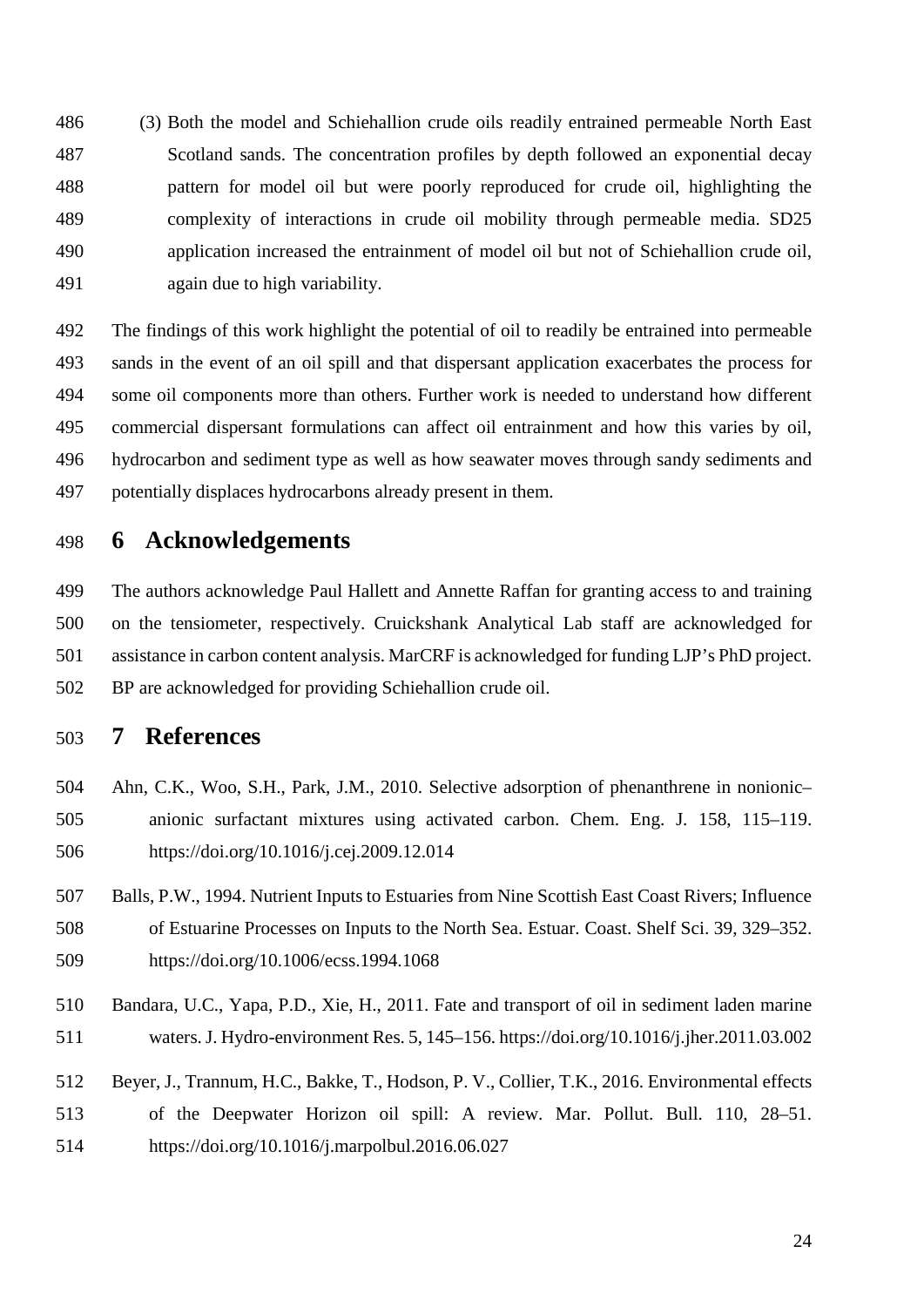- Blott, S.J., Pye, K., 2001. GRADISTAT: a Grain Size Distribution and Statistics Package for the Analysis of Unconsolidated Sediments. Earth Surf. Process. Landforms 26, 1237– 1248. https://doi.org/10.1002/esp.261
- Cai, Z., Fu, J., Liu, W., Fu, K., O'Reilly, S.E.E., Zhao, D., 2017. Effects of oil dispersants on settling of marine sediment particles and particle-facilitated distribution and transport of oil components. Mar. Pollut. Bull. 114, 408–418. https://doi.org/10.1016/j.marpolbul.2016.09.057
- Cleveland, W.S., Grosse, E., Shyu, W.M., 1992. Local regression models, in: Chambers, J.M., Hastie, T.J. (Eds.), Statistical Models in S. Wadsworth & Brooks/Cole.
- Davies, J.M., Tibbetts, P.J.C., 1987. The use of in situ benthic chambers to study the fate of oil in sublittoral sediments. Estuar. Coast. Shelf Sci. 24, 205–223. https://doi.org/10.1016/0272-7714(87)90065-5
- Ferguson, R.M.W., Gontikaki, E., Anderson, J.A., Witte, U., 2017. The Variable Influence of Dispersant on Degradation of Oil Hydrocarbons in Subarctic Deep-Sea Sediments at Low Temperatures (0–5 °C). Sci. Rep. 7, 2253. https://doi.org/10.1038/s41598-017-02475-9
- Fingas, M.F., 2002. A review of literature related to oil spill dispersants especially relevant to Alaska. Prince William Sound Reg. citizens Advis. Counc. Anchorage, Alaska.
- Fu, J., Gong, Y., Cai, Z., O'Reilly, S.E., Zhao, D., 2016. Mechanistic investigation into sunlight-facilitated photodegradation of pyrene in seawater with oil dispersants. Mar. Pollut. Bull. 114, 751–758. https://doi.org/10.1016/j.marpolbul.2016.10.077
- Gong, Y., Zhao, X., O'Reilly, S.E., Qian, T., Zhao, D., 2014. Effects of oil dispersant and oil on sorption and desorption of phenanthrene with Gulf Coast marine sediments. Environ. Pollut. 185, 240–249. https://doi.org/10.1016/j.envpol.2013.10.031
- Hazen, T.C., Dubinsky, E. a, DeSantis, T.Z., Andersen, G.L., Piceno, Y.M., Singh, N., Jansson, J.K., Probst, A., Borglin, S.E., Fortney, J.L., Stringfellow, W.T., Bill, M., Conrad, M.E.,
- 
- Tom, L.M., Chavarria, K.L., Alusi, T.R., Lamendella, R., Joyner, D.C., Spier, C., Baelum,
- J., Auer, M., Zemla, M.L., Chakraborty, R., Sonnenthal, E.L., D'haeseleer, P., Holman,
- H.-Y.N., Osman, S., Lu, Z., Van Nostrand, J.D., Deng, Y., Zhou, J., Mason, O.U., 2010.
- Deep-Sea Oil Plume Enriches Indigenous Oil-Degrading Bacteria. Science (80-. ). 330,
- 204–208. https://doi.org/10.1126/science.1195979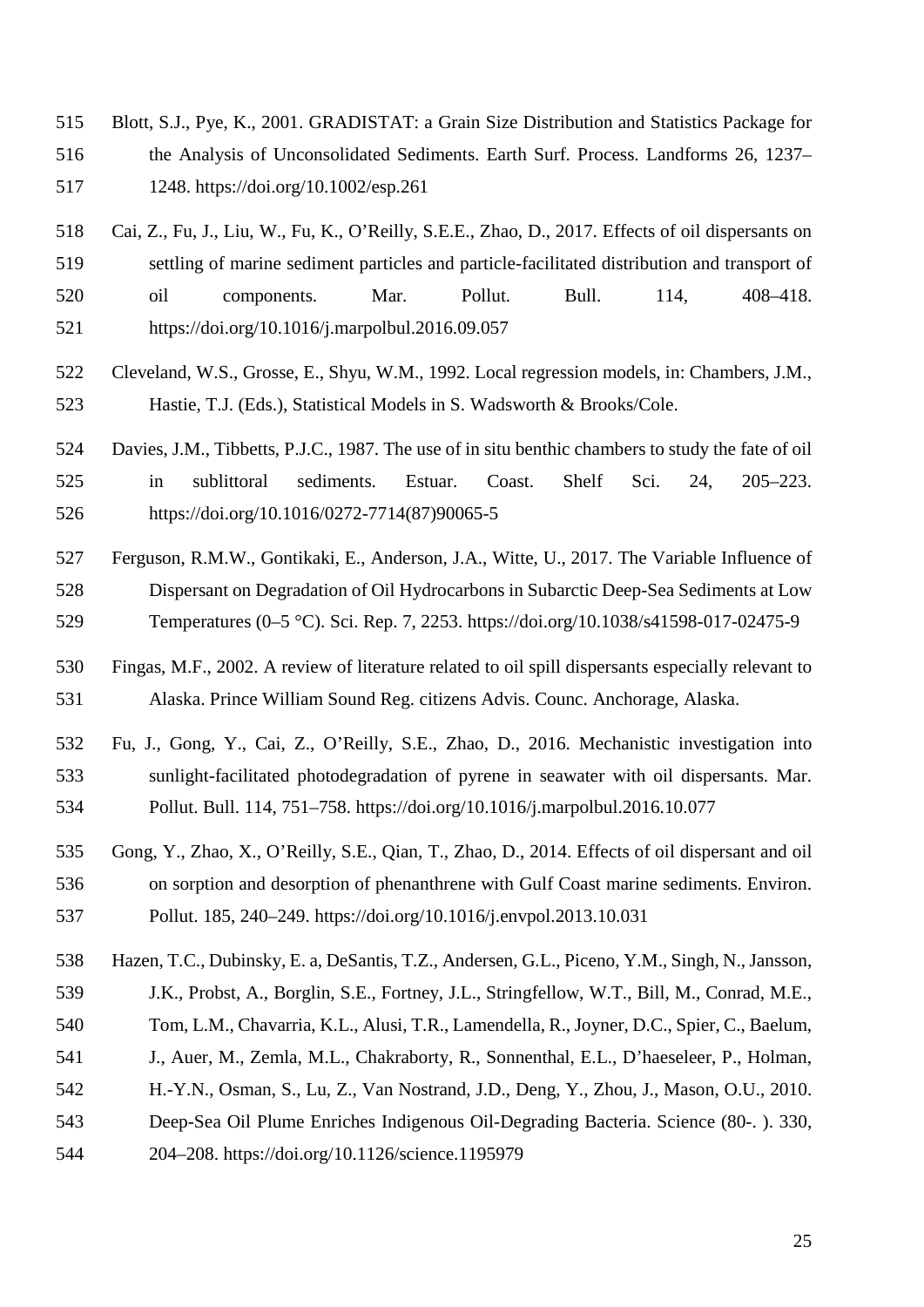- Head, H.K., 1982. Manual of soil laboratory testing, Vol 2. Pentech Press.
- Huettel, M., Berg, P., Kostka, J.E., 2014. Benthic Exchange and Biogeochemical Cycling in Permeable Sediments. Ann. Rev. Mar. Sci. 6, 23–51. https://doi.org/10.1146/annurev-marine-051413-012706
- International Association of Oil & Gas Producers, 2015. Dispersants : subsea application Good practice guidelines for incident management and emergency response personnel.
- Lamendella, R., Strutt, S., Borglin, S., Chakraborty, R., Tas, N., Mason, O.U., Hultman, J., Prestat, E., Hazen, T.C., Jansson, J.K., 2014. Assessment of the Deepwater Horizon oil spill impact on Gulf coast microbial communities. Front. Microbiol. 5, 130. https://doi.org/10.3389/fmicb.2014.00130
- Leach, J.H., 1971. Hydrology of the Ythan Estuary With Reference to Distribution of Major Nutrients and Detritus. J. Mar. Biol. Assoc. United Kingdom 51, 137. https://doi.org/10.1017/S0025315400006536
- Levine, B.M., White, J.R., DeLaune, R.D., 2017. Impacts of the long-term presence of buried crude oil on salt marsh soil denitrification in Barataria Bay, Louisiana. Ecol. Eng. 99, 454–461. https://doi.org/10.1016/j.ecoleng.2016.11.017
- Lindeberg, M.R., Maselko, J., Heintz, R.A., Fugate, C.J., Holland, L., 2017. Conditions of persistent oil on beaches in Prince William Sound 26 years after the Exxon Valdez spill. Deep Sea Res. Part II Top. Stud. Oceanogr. https://doi.org/10.1016/j.dsr2.2017.07.011
- Liu, Z., Liu, J., 2013. Evaluating bacterial community structures in oil collected from the sea surface and sediment in the northern Gulf of Mexico after the Deepwater Horizon oil spill. Microbiologyopen 2, 492–504. https://doi.org/10.1002/mbo3.89
- Nixon, Z., Zengel, S., Baker, M., Steinhoff, M., Fricano, G., Rouhani, S., Michel, J., 2016. Shoreline oiling from the Deepwater Horizon oil spill. Mar. Pollut. Bull. 107, 170–178. https://doi.org/10.1016/j.marpolbul.2016.04.003
- Paramor, O.A.L., Allen, K.A., Aanesen, M., Armstrong, C., Hegland, T., Le Quesne, W., Raakaer, G.J., Roger, S., van Hal, R., van Hoof, L.J.W., van Overzee, H.M.J., Frid, C.L.J., 2009. MEFEPO North Sea Atlas, University of Liverpool.
- Payne, J.R., Driskell, W.B., Short, J.W., Larsen, M.L., 2008. Long term monitoring for oil in the Exxon Valdez spill region. Mar. Pollut. Bull. 56, 2067–2081.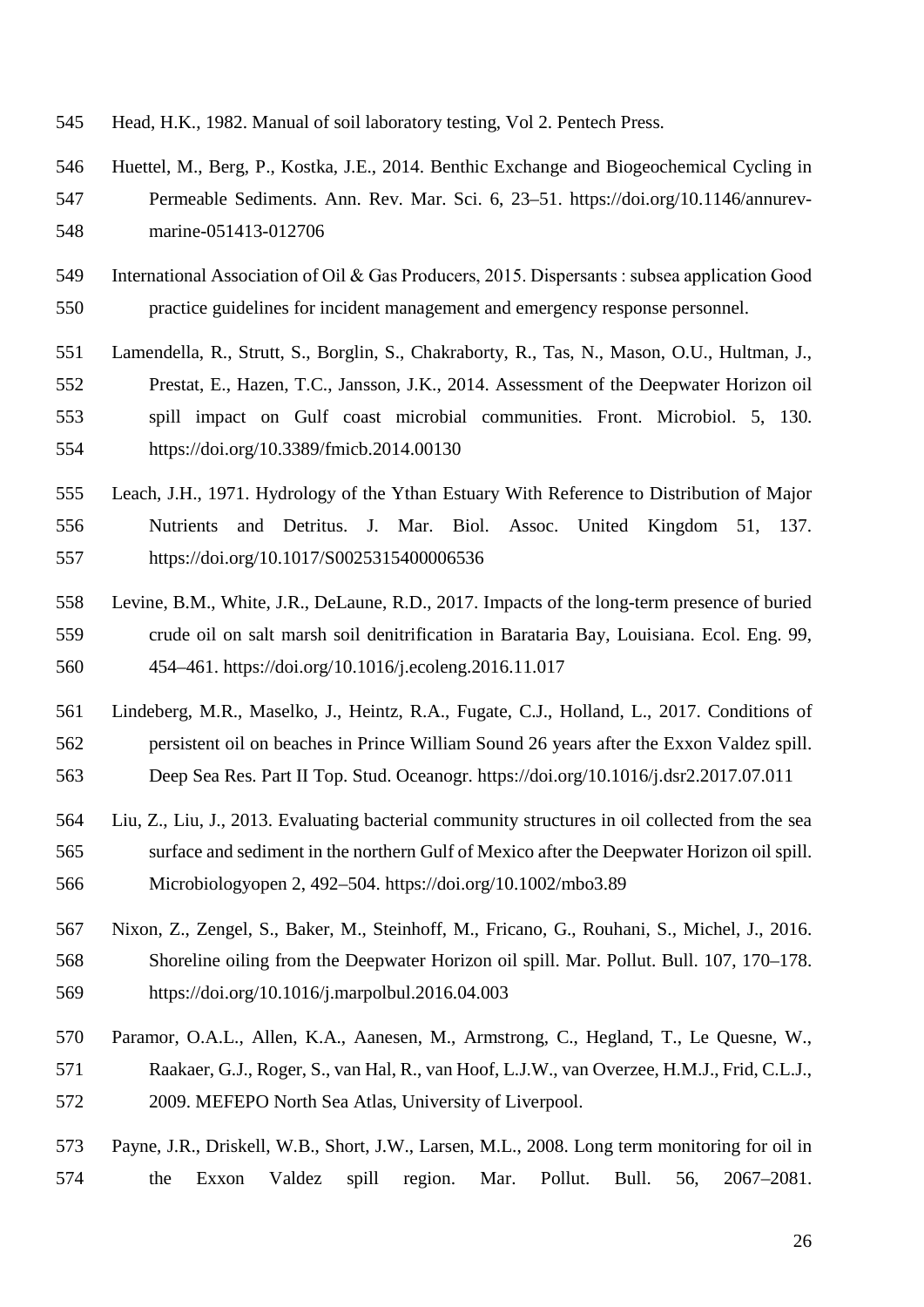https://doi.org/10.1016/j.marpolbul.2008.07.014

- Perez Calderon, L. J., Potts, L. D., Gontikaki, E., Gubry-Rangin, C., Cornulier, T., Gallego, A., Anderson, J., Witte, U. (2018). Bacterial Community Response in Deep Faroe-Shetland Channel Sediments Following Hydrocarbon Entrainment With and Without Dispersant Addition. Frontiers in Marine Science, 5. https://doi.org/10.3389/fmars.2018.00159
- Phelps, C.D., Young, L.Y., 1999. Anaerobic biodegradation of BTEX and gasoline in various aquatic sediments. Biodegradation 10, 15–25. https://doi.org/10.1023/A:1008303729431
- Prince, R.C., 2015. Oil spill dispersants: Boon or bane? Environ. Sci. Technol. 49, 6376–6384. https://doi.org/10.1021/acs.est.5b00961
- R Development Core Team, 2017. R: A language and environment for Statistical computing. R Found. Stat. Comput.
- Ramseur, J., 2010. Deepwater Horizon oil spill: the fate of the oil.
- White, H.K., Hsing, P.-Y., Cho, W., Shank, T.M., Cordes, E.E., Quattrini, A.M., Nelson, R.K., Camilli, R., Demopoulos, A.W.J., German, C.R., Brooks, J.M., Roberts, H.H., Shedd, W., Reddy, C.M., Fisher, C.R., 2012. Impact of the Deepwater Horizon oil spill on a deep-water coral community in the Gulf of Mexico. Proc. Natl. Acad. Sci. 109, 20303–20308.
- https://doi.org/10.1073/pnas.1118029109
- Wickham, H., 2009. ggplot2: Elegant Graphics for Data Analysis.
- Widdel, K., Knittel, A., Galushko, F., 2010. Anaerobic Hydrocarbon- Degrading Microorganisms: An Overview, in: Timmis, N.K., McGenity, T., Meer, J.R., Lorenzo, V. (Eds.), Handbook of Hydrocarbon and Lipid Microbiology. pp. 1997–2022. https://doi.org/10.1007/978-3-540-77587-4
- Wood, S., 2011. Mixed GAM Computation Vehicle with GCV/AIC/REML smoothness estimation and GAMMs by REML/PQL.
- Wood, S., 2006. Low rank scale invariant tensor product smooths for generalized additive mixed models. Biometrics 62, 1025–1036.
- Woulds, C., Bouillon, S., Cowie, G.L., Drake, E., Middelburg, J.J., Witte, U., 2016. Patterns of carbon processing at the seafloor: The role of faunal and microbial communities in moderating carbon flows. Biogeosciences 13, 4343–4357. https://doi.org/10.5194/bg-13-